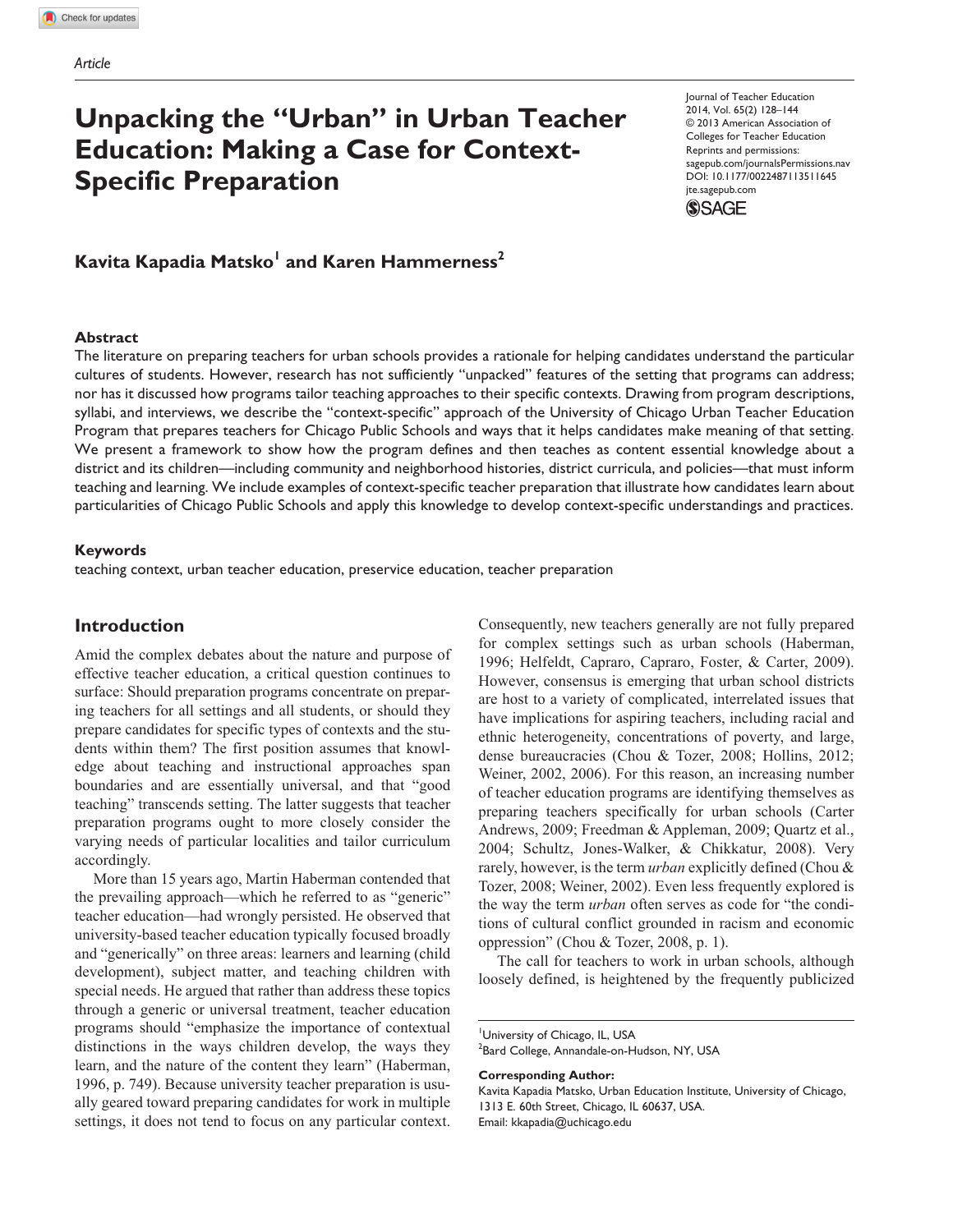problem of the "revolving door" of teachers in high poverty, urban schools (Ingersoll, 2001; Quartz et al., 2008). For example, in Chicago, the 5-year retention rate for beginning teachers is approximately 30% (Allensworth, Ponisciak, & Mazzeo, 2009). Relatedly, lower levels of student achievement—which are disproportionately concentrated in urban schools—have spurred national movements such as Teach for America that focus on urban settings. Certainly, all these factors, coupled with new federal funding for teacher residency programs that partner closely with high-needs districts (Berry et al., 2008; Solomon, 2009) have collectively fueled an even stronger rationale for preparing teachers specifically for urban schools.

Exploring the distinctive ways in which *setting* or *place* affect human society has long been a staple of sociology research (e.g., Park, Burgess, McKenzie, & Wirth, 1925). Research in other social sciences takes setting into account, for example, economics (Acemoglu & Robinson, 2012; Krugman, 1991); politics (Hiskey & Bowler, 2005; Shin, 2001); public health policy (McLafferty, 2003; Zenk et al., 2005); and across many geographic scales (DeBlij, 2009; Fotheringham, Brundson, & Charlton, 2002). Indeed, the extant literature points to the importance of acknowledging setting (or a broader context) when planning to teach, but rarely are features of a specific context "unpacked" during the teacher preparation process. The particular features of a setting—for example, community and/or neighborhood demographics, or a city's historical underpinnings—are not typically addressed during teacher preparation.

Neighborhoods and communities within geographical regions vary demographically and are quite distinct in terms of their history and sociopolitical climate. For instance, Frankenberg's (2009) analysis of the National Center for Education Statistics (NCES) Common Core Data (CCD) finds that the racial composition of students across different urban districts varies considerably.<sup>1</sup> Similarly, the history of school reform in Chicago differs dramatically from that of New York (Payne, 2008; Ravitch, 2000), just as the social and political history of Boston (Lukas, 1986) differs from Baltimore's (Robinson, 2005). Yet, we know little about how programs preparing teachers for Chicago are distinct from programs preparing teachers for New York, or how those in Boston differentiate themselves from programs in Baltimore.

Urban schools tend to serve concentrations of students whose experiences with and orientations toward schooling are often different from and sometimes in conflict with mainstream assumptions and attitudes toward schooling (Chou & Tozer, 2008; Valenzuela, 1999). This has led to a substantial body of research developed over the past 20 years that examines pedagogy-related issues to support a more urbanfocused, less generic approach to teacher preparation. This research has focused on identifying the knowledge, skills, and dispositions for teaching in urban schools (Haberman, 1995b, 1996; Oakes, Franke, Quartz, & Rogers, 2002); teaching in multicultural settings (Ladson-Billings, 1995;

McAllister & Irvine, 2000; Sleeter, 2008); the design features and core principles for teacher education programs (Banks et al., 2005; Ladson-Billings, 2001; Nieto, 2000); preparing teachers for urban and/or multicultural classrooms (Banks et al., 2005; Haberman, 1995a; Haberman & Post, 1998; Hollins, 2012; Ladson-Billings, 2001; Nieto, 2000; Sleeter, 2008; Zeichner, 1993); and culturally responsive teaching (Gay 2000; Ladson-Billings, 1994, 1995; Lee, 1995; Villegas & Lucas, 2002).

Culturally relevant pedagogy is understood as a set of pedagogical strategies that encourage teachers to understand local students, cultures, and geographies (e.g., Ladson-Billings, 1994, 1995). However, urban districts that predominantly serve students of color frequently base their curricula, instruction, and expectations on European American culture (Hollins, 2012). Proponents of multicultural education assert the importance of creating relevancy to bridge the space between their students and a given curriculum. In her provocative analysis of some of the challenges facing urban education, however, Weiner (2002, 2006) notes the importance of differentiating the urban school setting and the academic characteristics of the children in that setting—two critical areas that, in her view, have been erroneously conflated. This suggests that integrating multicultural education which is intended to focus on the particular cultures and experiences of children—into teacher preparation is necessary but perhaps not sufficient. To equip teachers to work effectively in schools that predominantly serve students of color, candidates need to develop the capacity to analyze the particular setting of any school in which they will eventually teach with an in-depth and nuanced understanding.

Finally, considering the ways that programs prepare teachers for specific contexts may be an especially important development in light of growing calls for teacher education to become more grounded in practice (Ball & Forzani, 2009; National Council for Accreditation of Teacher Education, 2010; Grossman, Hammerness, & McDonald, 2009). Zeichner (2012) argues that inherent in the focus on research on core practices of teaching, there is also

a danger of narrowing the role of teachers to that of technicians who are able to implement a particular set of teaching strategies, but who do not develop the broad professional vision (deep knowledge of their students and of the cultural contexts in which their work is situated). (p. 379)

These concerns echo Haberman's critiques of "generic" teacher preparation—making clear the importance of understanding in much more depth how to reach students in a way that attends carefully to questions about culture and context. Examining how teacher preparation programs not only help aspiring teachers learn in ways that are grounded in practice but also develop a nuanced understanding of students and the specific contexts in which they will work may be a critical means of helping develop individuals who are thoughtful educators rather than technicians.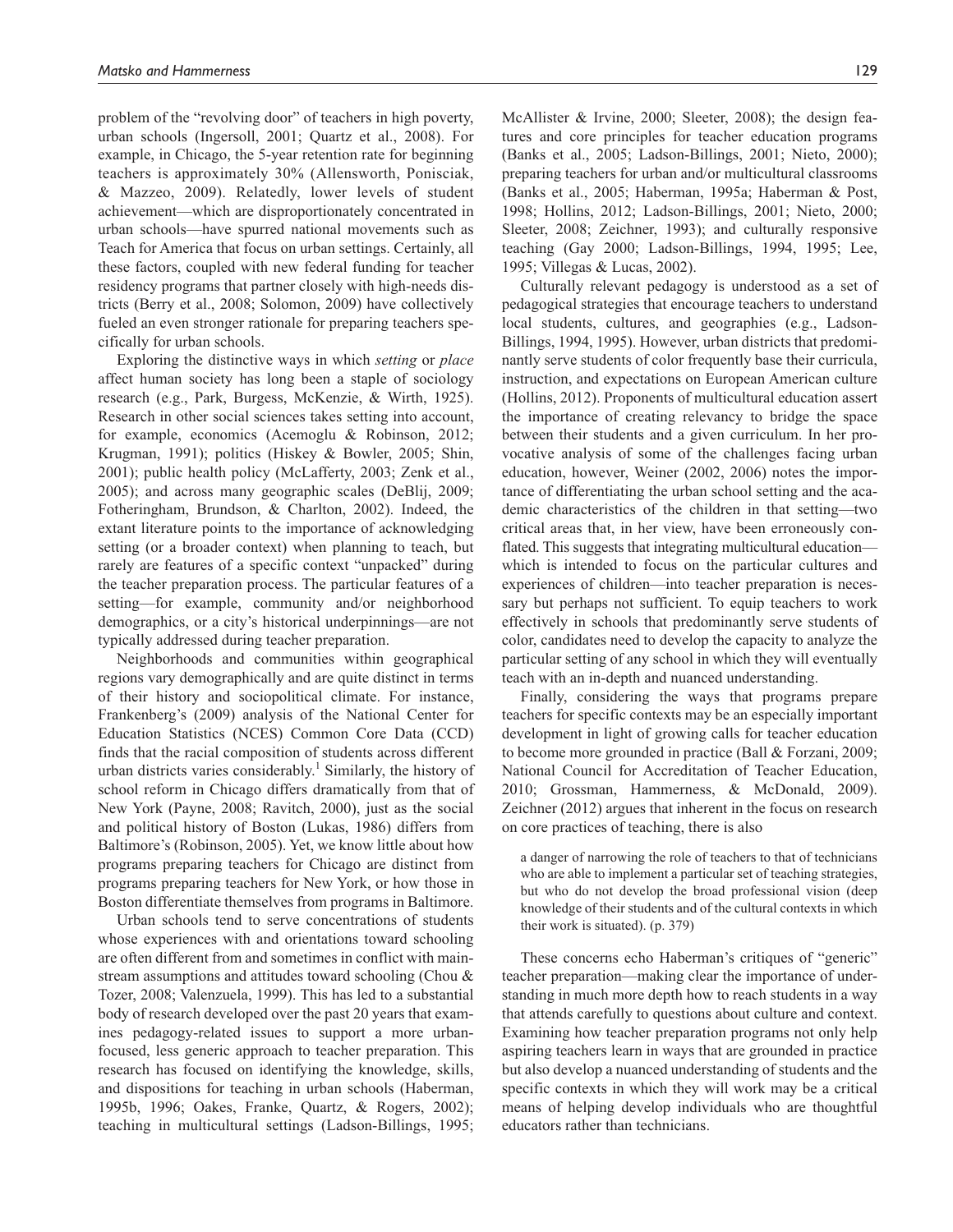Toward that end, given today's policies, initiatives, and investment in developing programs to prepare teachers for specific settings—and in light of the vibrant discussions about practice-based teacher education—it is vital to investigate the nature of geographically focused teacher preparation efforts in more detail. We need to understand more about the specific features of a city's context that might be the most relevant to aspiring teachers and then consider what it might look like for a program to prepare teachers to learn to enact core teaching practices in context. Once these issues are better understood, teacher preparation programs can create opportunities to help novices learn to work within a district, a community, and its schools.

To explore what it means to be a context-specific teacher education program, we draw from data from a larger longitudinal study. This larger study was designed to examine how three teacher preparation programs (serving urban public, urban Catholic, and Jewish schools) address the challenge of recruiting the very best teachers, preparing them to teach in particular kinds of schools, placing them in challenging environments, and supporting their teaching and careers in teaching (Feiman-Nemser, Tamir, & Hammerness, in press; Hammerness & Matsko, 2010, 2013). We use the term *context-specific teacher preparation* to describe this form of targeted teacher preparation. Our research on these programs suggests that not only do their graduates report being highly motivated and committed to the particular settings for which they were prepared but also they do in fact remain in teaching longer than their peers and further finds that teachers who were not as well prepared for their contexts are more likely to leave (Feiman-Nemser et al., in press; Tamir, 2009, 2013a, 2013b). This larger study has also found that the teaching practices of the teachers who graduated from these programs are particularly attentive to and reflective of the context and to the students and schools in which they teach: Jewish private schools in the northeast, urban Catholic schools around the country, and public schools in Chicago (Tamir & Hammerness, in press).

As a follow-up to this larger study, we wanted to understand more about the specific features of the context that different programs address in attending to their unique context as well as *how* particular programs address these features in their preparation. To examine these questions more deeply, we carried out a descriptive theory building study of the context-specific elements of one of the three teacher preparation programs: University of Chicago's Urban Teacher Education Program (or, UChicago UTEP) in the Urban Education Institute (UEI), which was specifically developed to prepare teachers for Chicago Public Schools. We selected this particular program because it was the most "contextspecific" of the three programs we had studied, and because we felt that it would provide the most useful evidence for how teacher education programs target preparation for particular settings. We focused on two research questions:

**Table 1.** Choosing to Teach Project Sample Summary (*N* = 30).

|                                  | UTEP           | <b>ACE</b>     | <b>DeLET</b> | Total |
|----------------------------------|----------------|----------------|--------------|-------|
| Gender                           |                |                |              |       |
| Female                           | 8              | 6              | 8            | 22    |
| Male                             | $\mathfrak{p}$ |                | 2            | 8     |
| Race                             |                |                |              |       |
| White                            |                | 10             | 10           | 27    |
| Person of color                  | 3              | n              | o            | 3     |
| Career                           |                |                |              |       |
| Stayer                           | 6              | n              | 8            | 14    |
| Mover                            | 4              | 8              |              | 13    |
| Leaver                           | o              | $\overline{2}$ |              | 3     |
| Current school (sector and type) |                |                |              |       |
| Urban public                     | 7              |                |              |       |
| Urban charter                    |                |                |              |       |
| Other                            |                |                |              |       |
| Catholic (low income)            |                | 5              |              | 5     |
| Catholic (upper income)          |                | 5              |              |       |
| Jewish Day School                |                |                | 10           | 10    |
|                                  |                |                |              |       |

**Research Question 1:** What contextual features of the large public school district did the program address? **Research Question 2:** How did the program help students learn about those layers of context?

#### **Method**

The analysis in this article draws on data collected as part of a research study of three teacher education programs that aim to prepare teachers for specific contexts—we call them "context-specific teacher preparation programs."<sup>1</sup> These three programs—the UChicago UTEP, the Alliance for Catholic Education (ACE) at the University of Notre Dame, and the Day School Leadership Through Teaching (DeLeT) at Brandeis University—are designed around preparing teachers to teach in particular kinds of schools (public schools in Chicago; urban Catholic; and Jewish day schools) with a particular group of students. These programs also work diligently to help prospective teachers tailor instructional curricula and practices to the specific experiences and interests of the students in that context. To understand the targeted nature of the preparation that these programs offered, the research team collected program documents describing programs' vision and curriculum, reviewed material available on program websites, and collected program syllabi and main assignments from the program.<sup>2</sup> Researchers also conducted semi-structured, open-ended interviews with 30 randomly selected graduates, drawn equally from the three programs (see Table 1 for a description of participants). The interview occurred when participants were first- or secondyear teachers. In the interview, teachers were asked to discuss why they chose their teacher preparation programs, the vision of teaching promoted by their program, the influence of the program on their classroom teaching, the way the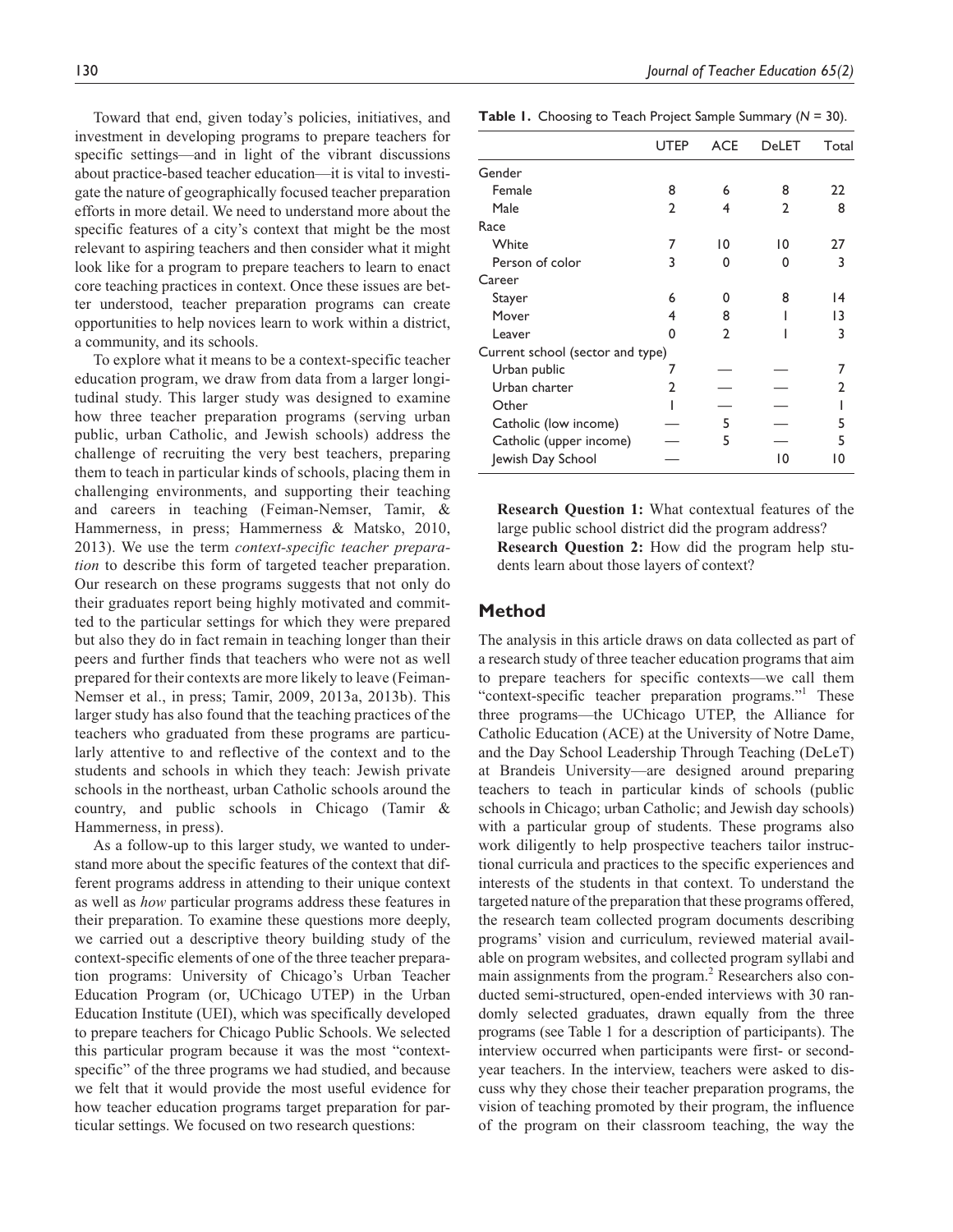program influenced how they viewed the communities and schools in which they taught, and what they envisioned themselves doing in the future (for a list of questions, see interview protocol with teachers—Appendix A). In addition, researchers conducted semi-structured interviews with the three program directors to learn about how they conceived of preparing teachers for their specific settings (see interview protocol with program directors—Appendix B), as well as focus groups with several program faculty and the program director (see focus group interview protocol with program faculty—Appendix C). All interviews were tape-recorded and transcribed. Finally, we also observed the classroom practices of at least two graduates from all three programs.

Data analysis involved writing thematic summaries and developing a coding scheme that was generated in accordance to initial hypotheses about context-specific preparation as well as the literature on contexts for teaching that was reviewed in this article. Using the qualitative software ATLAS.ti, we applied the coding scheme to the transcripts and developed a series of analytic grids to highlight themes, patterns, and discrepant data. For instance, a list of codes was developed to capture program graduates' discussions of their vision of classroom teaching; their students; and the schools and communities in which they taught. In addition, a list of codes was compiled from teachers and focus group sessions that captured specific levels of contexts (which initially included "classroom," "school," "school type," "school sector"; but as our coding scheme developed we added "district," "state," and "federal"). When no mention of context was made, we coded "no mention."

We selected the data from the UChicago UTEP for discussion in this article because the analysis of the focus groups and interviews showed greater attention to issues of geography and local context than those from the ACE and DeLeT programs. For instance, in the focus group interviews, faculty in the DeLeT program referred multiple times to the Jewish Day Schools context; and in the ACE program, faculty referred to the Catholic urban school context multiple times. However, the ACE and DeLeT faculty interviews revealed extremely few references to specific geographic regions or particular local contexts. In contrast, in interviews with the UChicago UTEP faculty, they referred not only to the context of large urban schools in general but also, multiple times, to the *specific* Chicago context for which they were preparing teachers; to the Chicago Public Schools; to specific neighborhoods in Chicago; and to the state and federal context in which they did their work. Similarly, in interviews with UChicago UTEP graduates, we discovered that in all ten interviews, graduates referred either to preparation to teach in the city of Chicago or in the Chicago Public Schools. In half of the interviews, participants referred to Chicago and the Chicago Public Schools context multiple times. Furthermore, six participants described their preparation for the contexts of specific neighborhoods or regions in Chicago, and two referred to preparation for the state or federal context. In contrast, in interviews with the other two programs,

graduates described in-depth the type of school (Catholic school or Jewish Day Schools) and community (Jewish or Catholic) for which they had been prepared but only occasionally mentioned their geographic contexts. They rarely referred to the district, state, or city in which they were working and were prepared to teach: In fact, four graduates in the ACE and DeLeT programs did not mention any geographic context at all in relationship to their preparation. None of the interviewees in the DeLeT program and only one in the ACE program referred to preparation for particular neighborhoods or communities.<sup>3</sup>

As a next step, to better isolate how UChicago UTEP prepared teachers for their specific geographical context, we reviewed all program data using content analysis, searching specifically for all references to the Chicago Public Schools, the city of Chicago, its communities and/or neighborhoods, and the federal and state context. We then analyzed interview transcripts, program materials, and documents focusing specifically on the nature of those discussions of federal and state policy, district, neighborhood, and unique classroom and student contexts. Finally, we analyzed aspiring teachers' opportunities to learn about the various types of context in this particular program, by examining transcripts, statements about the program vision, program structure and design, specific assignments, and course syllabi.

# **An Overview of the UTEP**

UChicago UTEP began in autumn 2003 with two goals: to prepare high caliber teachers to enter the Chicago Public Schools and to develop an innovative model for urban teacher preparation. The program explicitly promotes teaching as "intellectual work" that requires nuanced understanding of the context, subject-matter expertise, extensive clinical and pedagogical training, and knowledge of the self. It is framed as a 5-year experience—2 years of preparation that results in a Master of Arts in Teaching (MAT) and state licensure in one of three pathways (elementary school teaching or secondary school teaching in either mathematics or the biological sciences) followed by 3 years of post-graduation support. The program remains intentionally small; a maximum of 25 candidates are accepted into each certification pathway each year. UChicago UTEP's cohorts comprise undergraduates at the UChicago, graduates of other colleges and universities nationwide, and career changers. All candidates must express a commitment to teaching in Chicago.

The first academic year of the program, called the Foundations year, integrates four strands of work—tutoring, guided fieldwork, academic and methods coursework, and an introspective "soul" strand. In addition to working with children and adolescents in structured, supervised school settings, the curriculum includes systematic opportunities to reflect on one's evolving teacher identity, learn the history of public schooling in Chicago, and participate in facilitated discussions about privilege, oppression, and equity. This structure provides multiple entry points into the work of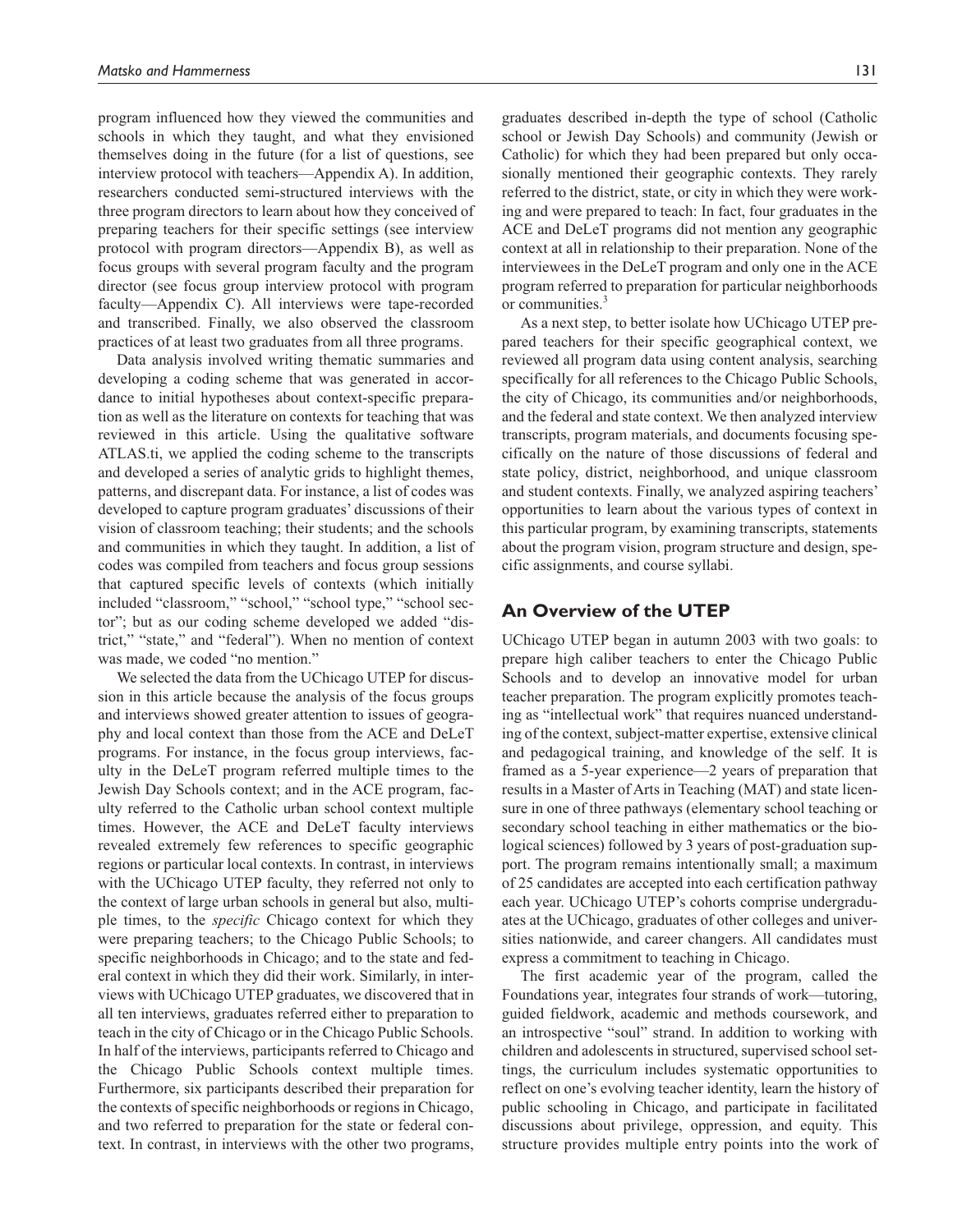**Figure 1.** Features of context-specific teacher preparation. *Note.* This figure illustrates the layers of context that are explicitly addressed in the Urban Teacher Education Program, and identified as important factors in the development and practice of high-quality classroom instruction.

being a public school teacher in Chicago schools and grounds candidates in knowledge about various aspects of Chicago's context.

During the next phase of the program, candidates spend a summer assisting in a summer school program while taking methods coursework and then become immersed in a yearlong clinical residency. UChicago UTEP's teaching residents are hosted and mentored by carefully selected classroom teachers who serve as the program's Clinical Instructors. During the final summer of the program, candidates complete their final course, taught by the program's induction coaches, to smoothly transition candidates into their own classrooms. A major focus of the program's post-graduation support is developing alumni to be classroom-based teacherleaders and future Clinical Instructors for the program (Hammerness and Matsko, 2013).

# **UChicago UTEP's Context-Specific Approach to Teacher Preparation**

As described in the "Method" section, our analysis of UChicago UTEP was designed to help us to examine how a program can specifically organize itself around a particular geographical context, what aspects of the context it treats, and how it helps new teachers learn about that context. In response to those questions, we share the conceptual framework that emerged out of our literature review and analysis of the data (see Figure 1). The framework represents the features of context that we found UChicago UTEP addressed in the development and enactment of high-quality classroom instruction in Chicago Public Schools. Indeed, through our analysis, we learned that in comparison with the other programs we studied, UChicago UTEP seemed to treat context as *geographical*, incorporating attention to the specific historical, political, social, and even physical features of the specific place. This framework illustrates the multidimensional aspects of

UChicago UTEP's context-specific focus, which encompasses the racial, economic, and cultural particularities of Chicago, as well as localized knowledge about routines, procedures, and curriculum of Chicago Public Schools. It also sheds light on the ways in which the program attends to other features of the context, which include the larger federal and state policy context in which the city's district and schools operate—features that were far less salient in our analysis of the other programs. Our analysis suggests that these layers of context were nested, overlapping, and often interrelated in programs' day-to-day work. For ease of exposition, however, we describe them in the framework as distinct categories.

The outermost sphere of influence depicted in the framework points to the opportunities UChicago UTEP offers its candidates to learn about the "federal/state policy context," which refers to the broader educational policy landscape within which the Chicago Public Schools operate. Among other themes, this contextual layer surfaces the challenges of achieving equitable education when low expectations for students of color pervade in urban settings (Gay, 2000; Irvine, 2003; Ladson-Billings, 1994; Milner, 2003, 2011; Sleeter 2008). It also includes discussion about practices associated with intensive standardized testing and how such testing may threaten teaching for equity (Sleeter, 2008; Sleeter & Cornbleth, 2011).

The next layer, the "public school" context, refers to candidates' opportunities to explore how historical features of American public schooling affect present day institutional structures as well as perceptions about the profession (Tyack, 1974). This category also draws on work by teacher educators such as Weiner (1993, 2002, 2006) and Hollins (2012), who specifically highlight broad characteristics of American urban schools that new teachers must understand.

The "local geographical context" layer moves this discussion into features of the setting of Chicago. It captures candidates' exposure to the history, demographics, and cultural and physical landscape of the city's ethnic neighborhoods and as a whole. This aspect of context draws on work by scholars who argue for community-based field experiences to help aspiring teachers develop their commitment, understanding, and ability to teach in settings with diverse student populations (Boyle-Baise & Sleeter, 2000; Buck & Skilton-Sylvester, 2005; McDonald et al., 2011; Zeichner & Melnick, 1996).

Progressing inward, the "local socio-cultural context" layer refers to opportunities to learn about the many ways that culture has an impact on learning. This layer reflects the work of a range of scholars who argue that teachers must understand and respect cultural differences among all those in the classroom—not only teacher to student but also student to student—to be effective (e.g., Au, 1980; Gay, 2000; Grant & Secada, 1990; Irvine 1991; Ladson-Billings, 2001, 1994, 1995; Lee, 1995; Milner, 2003, 2011; Sleeter, 2008; Valenzuela, 1999).

The "district context" layer refers to the policies, regulations, and mandates that public school teachers must adhere

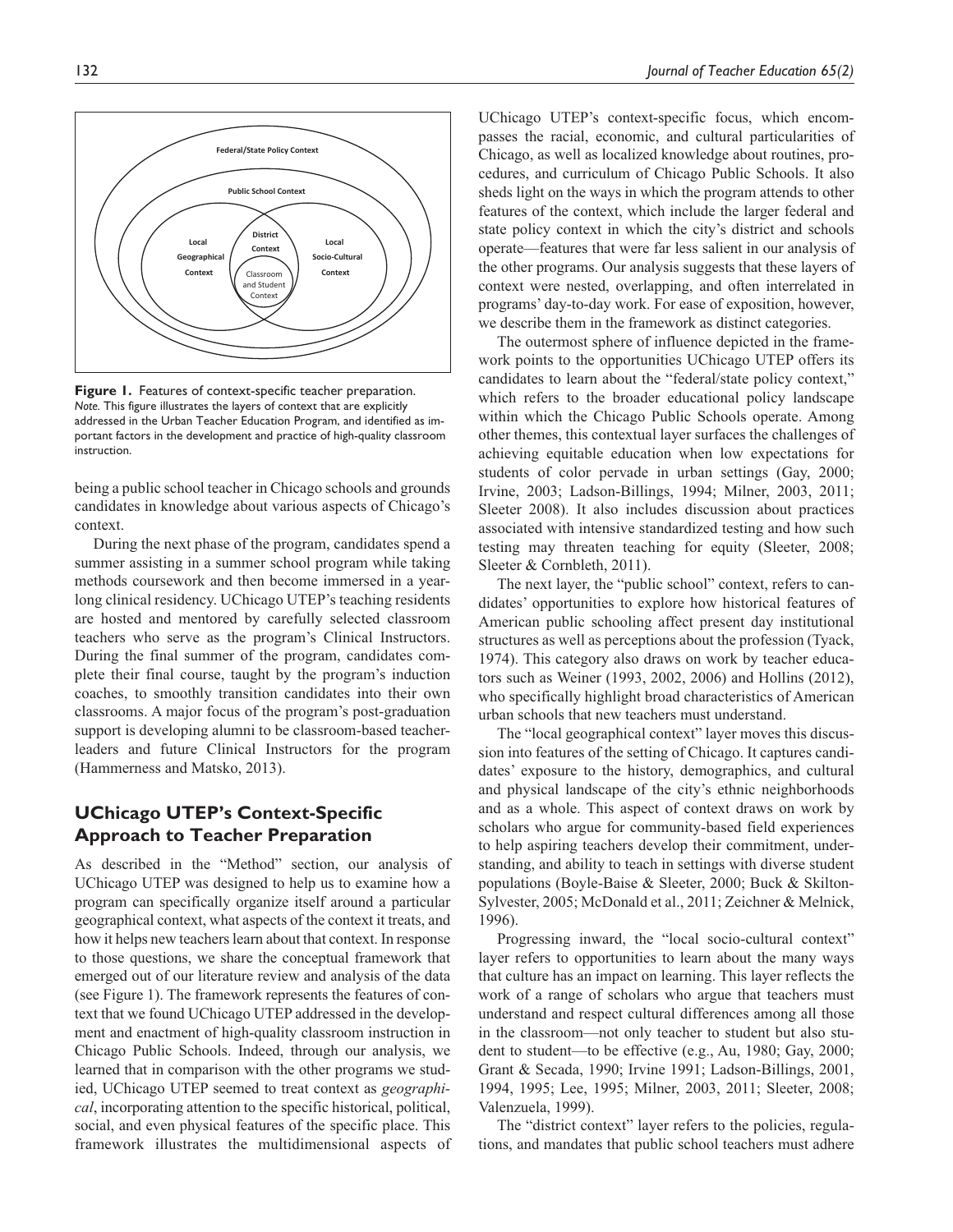to, which, in the case of the UTEP, is the Chicago Public School system. This layer also includes the history of the district—an especially relevant category of context in this era of rapid policy change and school reform.

At the core of the framework is the "classroom and student context." This aspect of context refers to all the opportunities UChicago UTEP candidates have to develop the capacity to learn about the strengths, needs, resources, culture, and educational background of each student they will teach—underscoring the program's value on treating each pupil as a unique learner. This category of context draws on the work of scholars who have looked closely at classroom interactions and dynamics and the nature of teaching in diverse settings (Delpit 1986, 1988; Lee, 1995, 2007).

### *Federal/State Policy Context*

UChicago UTEP recruits and attracts candidates who are invested in social justice<sup>4</sup> and teaching for equity. Through coursework, candidates explore the notion of teaching as political and moral action, such that even students who do not consider themselves especially political seem to develop an awareness of the connections across teaching, adherence to moral principles, and politics. One UChicago UTEP graduate remarked, "We learned about the extent to which kids are subjected to things that just shouldn't be happening to kids . . . it just seems like our [country's] motives are completely amiss." Learning about policy and politics helps students begin to understand the complicated array of challenges associated with achieving equitable education for all students.

The study of landmark court cases, such as *Brown v. Board of Education*; significant federal initiatives, such as No Child Left Behind; and debates around standardized testing, school finances, and the movement toward national standards and assessments, as noted in program syllabi, inform UChicago UTEP's candidates' policy perspectives and the ways in which they may heighten challenges inherent in teaching for equity (i.e., Sleeter, 2008; Sleeter & Cornbleth, 2011). Conversations about politics and education inevitably flow into discussions about the immediate context of the city of Chicago. While our analysis of the other two programs illustrated attention to some of the same issues of equity and access, the degree of attention to these issues as well as the specific treatment of the ways that larger national debates played out in Chicago was unique to the program. For example, candidates learn about the powerful organizations and individuals engaging in advocacy and local education reporting in required course assignments in the Foundations year of the program. In this way, aspiring teachers become informed about issues pertinent to educators in the city's school district—and learn the value of remaining so. Candidates' exploration into education policy and politics continues into the second year, when as residents, they see, for instance, the intended and unintended consequences of shifting accountability structures that are emblematic of the current education environment.

### *The Public School Context*

During their first year in UChicago UTEP, candidates begin defining and exploring prevailing research-based characteristics of urban public schools. These discussions help aspiring teachers understand the origins of what are typically named as macro-level constraints of working within large urban schools districts such as inadequate resources; limited teacher influence in school wide and classroom decision making; teacher turnover (Ingersoll, 2001); and the disproportionate number of students labeled with special needs. Our analysis of program syllabi revealed that candidates read contrasting portraits of urban schools, in particular, those captured in works by Jonathan Kozol (2005), Charles Payne (2008), and Mike Rose (1995). At the completion of the 9-month Foundations year, candidates enter the Residency year better armed to experience the local urban school landscape. As one UChicago UTEP faculty member put it, "The reality of urban education is that we have to produce teachers who are capable of functioning in this environment of urgency; but we also want them to come away with a larger vision of what is possible."

### *Local Geographic Context*

The city of Chicago is recognized as one of the most segregated cities in the nation (Rankin, 2009), with recent gentrification exacerbating its pattern of class isolation. Consequently, segregation in housing, schools, and virtually every other aspect of the Midwestern city's life is the backdrop against which UChicago UTEP graduates will teach. UTEP places most of its residents in schools located in communities that predominantly comprise African American and Latino populations. Shifting demographics have had profound influences on residential and economic patterns (and political agendas) that have affected the city's public school district, including decisions around school openings and closings. Analysis of program syllabi suggest that UChicago UTEP candidates are required to read scholarly work about these issues as they pertain to Chicago, to develop informed perspectives (e.g., Lipman & Haines, 2007; Pattillo-McCoy, 1999; W. J. Wilson, 1996). After studying the geographical aspects of the entire city during their first year in the program, during their second year, UChicago UTEP residents complete their residency teaching in two different neighborhoods. As part of this experience, residents examine similarities and variations in each setting and analyze the impact of locality on the school environment. One graduate reflects on this aspect of the program's emphasis:

Its devoted to sort of weeding out what are the social issues [in the area], why do these schools look the way they do . . . how does the segregation around schools play out, how do city schools differ from suburban schools?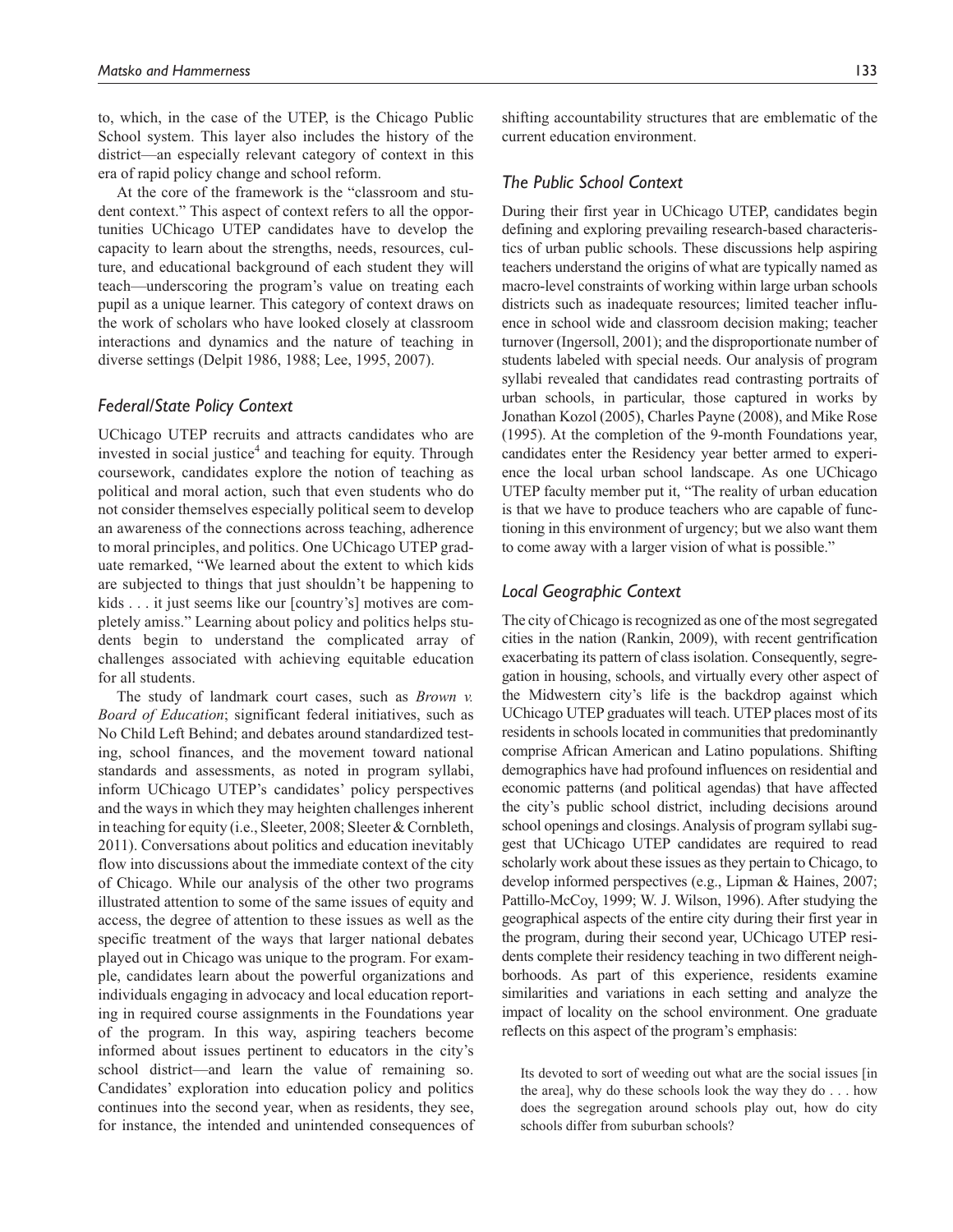The degree of focus on the geography and history of the city, in which candidates spend considerable time reading research specifically undertaken in Chicago and about Chicago, was again unique to UChicago UTEP.

#### *Local Socio-Cultural Context*

UChicago UTEP candidates gain experience with specific south and west side communities of Chicago that have a large population of African American or Latino families; these are communities where they will likely be employed. Such exposure to the richness, traditions, as well as the diversity within the communities prepares candidates to establish respectful and effective relationships with families and students. In reference to learning about students' communities, an UChicago UTEP interviewee noted, "it made me realize how important it is to try to be a part of the community, or try to understand where the kids are coming from, and really building a relationship with the parents and the community." The social-political context candidates study includes teasing out nuanced relationships between culture and learning—a vital tool for them to acquire as they prepare to teach in Chicago (e.g., Au, 1980; Gay, 2000; Irvine, 2003; Ladson-Billings, 2001, 1994, 1995; Lee, 1995; Perry, Claude, & Asa, 2003; Sleeter, 2008; Tatum, 1997; Valenzuela, 1999). In our data about UChicago UTEP, there were multiple references to specific communities and neighborhoods; we found little attention in the ACE or DeLeT programs to this layer of context. Candidates also explore the preconceived notions they bring to the program, as well as dominant narratives about "urban" communities—which tend to be fraught with deficit ideology (Perry, Steele, & Hilliard, 2003). During the first Foundations year, a review of program syllabi indicates assignments and activities that actively help candidates debunk misconceptions associated with low-income communities of color by examining how systems of privilege and oppression manifest at the structural level. The UChicago in which UTEP resides, for example, is surrounded by low-income African American neighborhoods. A program graduate recalled the dissonance she and some of her peers experienced when studying the effects of job loss on that community: "Being at the UChicago makes you aware of the situation around you . . . ideas were (unintentionally) perpetuated that these were dangerous communities . . . communities you should not enter." Forced to reconcile conflicting narratives about the local surroundings, the student concluded that she "just had to reject" prior, more simplistic generalizations about urban communities after participating in the program, and develop more nuanced perspectives. In their second year, UChicago UTEP residents participate in a yearlong seminar that provides a forum to share what they are observing in their classrooms and learning about socio-cultural context. A graduate recalled how the program

presented an image of parents that has a definite basis in reality . . . [M]ost of the parents that I've come across want their children to succeed . . . but they work two jobs [making scheduling a conference with them challenging] . . . so it's sort of preparing me for those realities.

# *Context of the District*

Like many of its counterparts across the country, Chicago Public Schools is a large school system that primarily serves students and families of color whose income falls below the poverty line. Despite many similarities, large urban districts across the country can differ profoundly in terms of curricula, standards, expectations, and ways of operating. For example, the Chicago Public Schools operates under mayoral control and has an unusually strong central office, but hiring first-time teachers is a function held by school principals. A novice entering the district must understand such governance structures, as well as the city's complicated narrative about school reform, which includes closing neighborhood schools while opening new charter schools and engaging in school "turnarounds." By visiting a variety of schools across the city through the program's guided fieldwork strand, UChicago UTEP candidates become familiar with the array of public school options in the city.

Prospective teachers who have grappled with details of localized context will better understand the tensions inherent in how significant decisions are made. As one faculty member noted, "Residents receive 'CPS 101' throughout the program as a way of understanding the ins and outs of navigating the system to find useful resources." If the program's mission is to prepare students to enter the city's public school system, the data suggested that the faculty believe that awareness about structural details such as these will promote candidates' success. In comparison, the other programs did not attend to particular districts or school locales; UChicago UTEP program provided far more opportunities to learn about the district.

# *Context of Classrooms and Students*

The classroom is where UChicago UTEP candidates learn about instructional practice. Required clinical work at a campus of the UChicago Charter School and other partner schools creates a common "text" for candidates to become familiar with some of the program's favored instructional approaches—such as balanced literacy. Knowledge of local curricular expectations and practices puts graduates on a much firmer footing when they enter their classrooms as teachers of record. Because schoolchildren themselves are key to context, UChicago UTEP faculty want candidates to understand relationships between students and teacher, their respective cultures, and the subject matter—all of which converge in the classroom. Candidates are taught to "see" individual pupils by developing astute observation skills and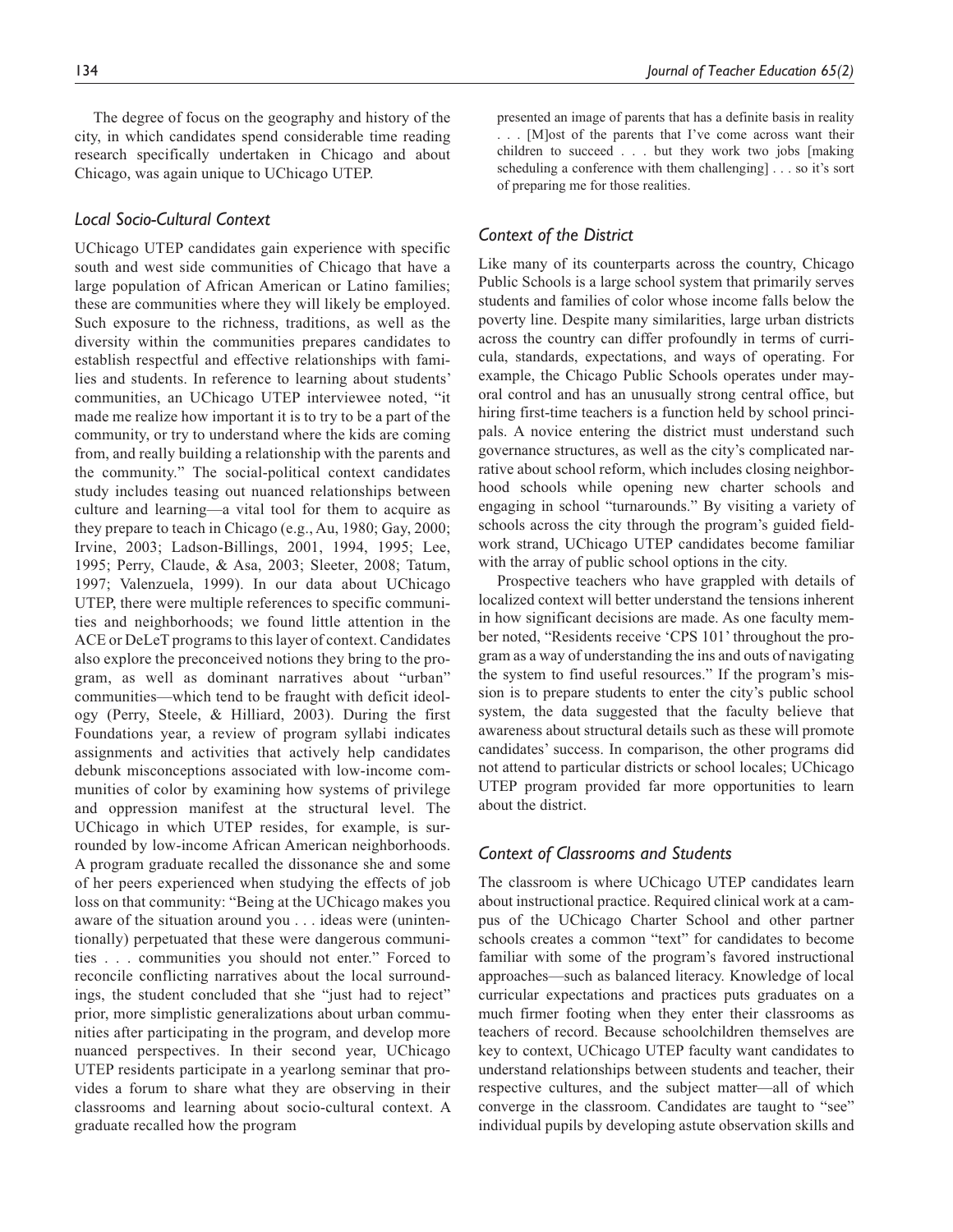awareness of the various lenses through which their behavior is interpreted. Our data suggested that UTEP graduates frequently noted the importance of knowing their students individually, as the following quote illustrates:

Teaching children is really about knowing the kids and being able to tailor what you're doing to help meet their needs and to push them to the next level . . . and to look at the [whole] student instead of just looking at them from a deficit point of view, [and] looking at what they can do.

Additive frameworks such as "funds of knowledge" are explicitly taught in UChicago UTEP to help candidates acknowledge and build from the multiple strengths in students' families and communities (González, Moll, & Amanti, 2005; Moll, Amanti, Neff, & González, 1992, as noted in program syllabi). In the same way, candidates create analytical cases about a teacher and a school. Through these assignments, generalizations about "urban" students, teachers, and schools are dismantled; what is instead emphasized is the relationship between the individual and the forces in the environment and the ways that they act on and react to one another. While the other programs we studied did include assignments such as student observation, the assignments to study a teacher and a school were unique to UChicago UTEP, again underlining this program's attention to the specific geographical context.

More broadly, opportunities to understand classroom context are embedded in candidates' learning about culturally relevant pedagogy. Making curriculum relevant and engaging to students by building on their own knowledge, interests, and experiences receive great emphasis in the program. According to one faculty member, "we want teachers to find out what kids are interested in and tailor the curriculum to meet those interests." At the same time, UTEP candidates understand that cultural relevance is only one deciding factor in instructional material. One graduate elaborates,

[Just because my students say] . . . we want to read about 50 Cent . . . doesn't mean that I'm going to structure my unit around 50 Cent or some other rapper. I'm only willing to use [material that is] useful in their learning . . . and tied to goals.

This observation highlights the complex decision making in which UChicago UTEP candidates must engage, relative to the classroom contexts in which they are working.

# *From "Universal" to "Context-Specific" Teacher Preparation: Two Key Assignments*

Our research illuminates what the staff of the UTEP identified as important contextual aspects of Chicago Public Schools. A focus group interview with faculty revealed that in addition to valuing knowledge about various features of the local urban context, they shared beliefs about what effective teachers must know and be able to do. Indeed, while

faculty advocate that "the core of urban education" for teachers is a conceptual understanding of "who you are in relation to the students and . . . the context in which this instruction takes place," they also espouse a commitment to an approach to instruction that values constructivism and inquiry. These instructional practices, in and of themselves, are not specific to urban schools or to children in Chicago; nor do staff suggest that particular instructional strategies are more suited to lower income communities of color than others. In fact, many of their program practices actively counter what Haberman (1991) describes as the "pedagogy of poverty." UChicago UTEP sets the stage for translating universal practices into specific ways of knowing and doing in the local district schools by attending to context—from urban-specific, to city-specific, and eventually to school, classroom and student-specific.

Two key assignments—the school study and the interactive read-aloud—demonstrate how UChicago UTEP enacts context-specific teacher preparation. The first assignment describes how candidates solidify a broad understanding of a neighborhood school. The latter illustrates how an otherwise universal instructional practice is tailored for the district's context and classrooms.

*The school study.* The school study is a first-year capstone project. According to the assignment description, students are to "research, in small groups, a district school and explore the complicated ways that its leadership, organization, and ethos affect teachers, students, families, and learning." Students must actively seek to understand the reciprocal relationship between the school and its local community. The project requires candidates to synthesize what they learn over a full quarter in their academic, fieldwork, and introspective soul strands. The charge to integrate learning across strands trains candidates to consider multiple layers of context (as depicted in our framework illustration) as they analyze teaching and learning in a school.

Groundwork for the project is laid early in the year when candidates are asked to reflect on their own early schooling experiences. They write about the organization of the elementary schools they attended as children, describing them in terms of strengths, weaknesses, core values, demographics, and available resources and extracurricular activities. This initial assignment uncovers the diverse backgrounds of the cohort and provides a basis for comparing the schools that candidates will visit during guided field experiences. Reflecting on seminal school experiences also sets the stage for an ongoing exploration of teacher identity that begins when candidates give voice to their basic assumptions about schooling within the safety of their cohort.

To complement this shared, reflective exchange, candidates are assigned readings that examine how school organization affects teachers and students (per course syllabi). These readings first explore the purposes of and policies associated with public schooling (i.e., Labaree, 2000; Tyack, 1974; Tyack & Cuban, 1995) and then move to a specific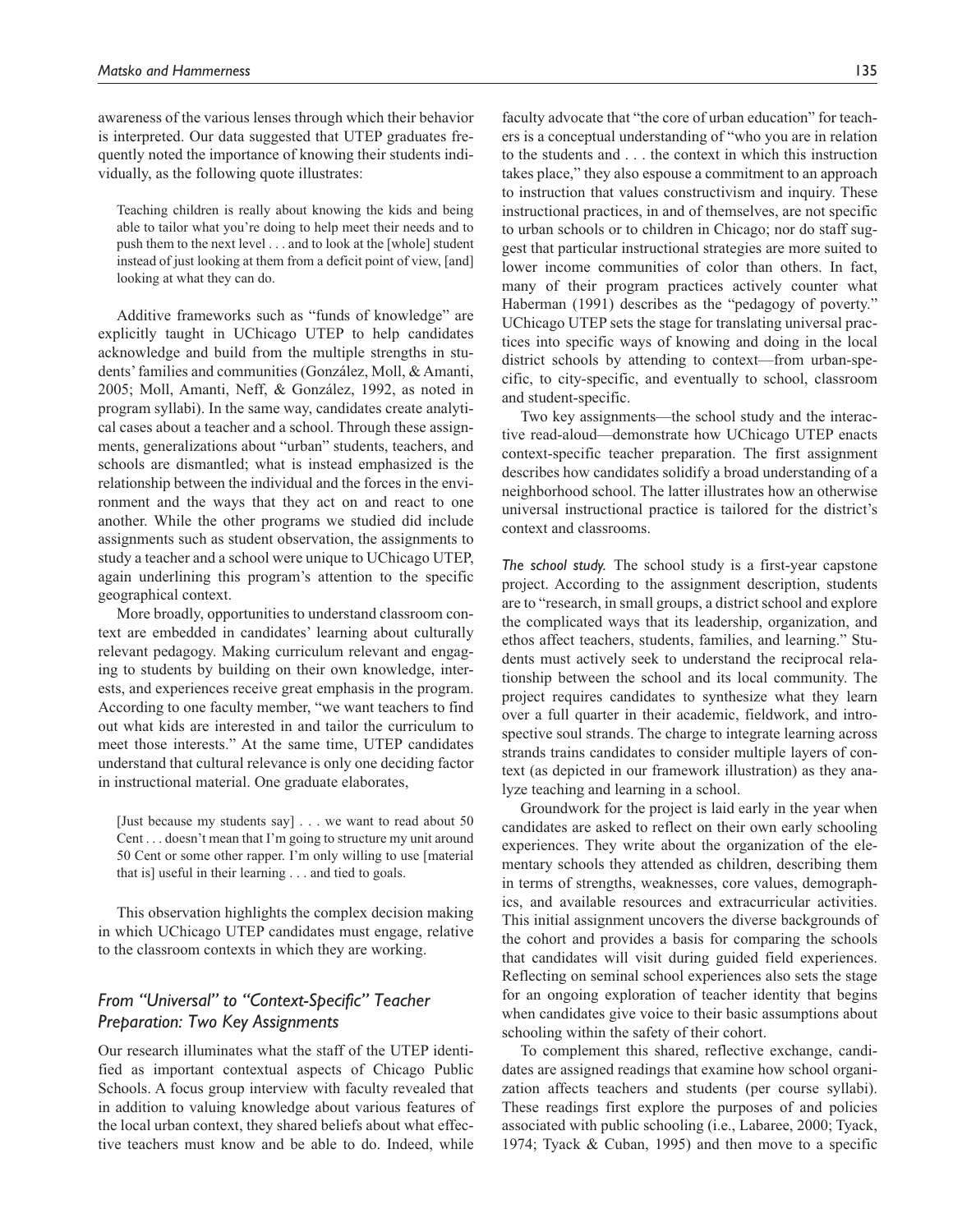focus on the city (i.e., Lipman & Haines, 2007; Payne, 2008; Shipps, 2006). Students learn about the trajectory of Chicago's school reform efforts beginning in the mid-1980s and the structures that emerged, for instance, decentralized hiring and budgeting powers for principals and the neighborhood schools' governance structure. Finally, candidates are introduced to the research conducted by the Consortium on Chicago School Research, which developed a conceptual framework for looking at the Chicago Public Schools (Bryk, Sebring, Allensworth, Luppescu, & Easton, 2009). Candidates use this "5 Essentials" framework to complement their analysis and complete their school study.

The school study assignment intentionally broadens and complicates students' perceptions of classroom, schools, and relationships with their surrounding communities and helps candidates recognize that teaching and learning does not occur in a vacuum. As noted in our framework, a variety of political, socio-cultural, and school-based forces affect a teacher's work and capacity to be effective. From the perspective of UChicago UTEP staff, candidates need to be explicitly taught to recognize the intended (and unintended) effects of these forces early in the preparation process in order to teach equitably. A program graduate describes the kind of data she and her peers collected: "We got to interview teachers at the school, the principal, [and] parents. . . . The study helped me understand all the factors that are involved in [that particular] urban school." For example, interviewed teachers may shed light on issues related to resources, working conditions, or accountability structures, or the latest district initiative. Parents often discuss their communities, share views about feelings of access to the school, and consider the school in relation to the community it serves. Candidates analyze their data in light of the themes they have studied. The final result is a comprehensive portrait of a school and its surrounding community.

The school study allows candidates to begin to see the ways that geographical and socio-cultural contexts, as well as classroom contexts, have content. Situated within a larger conversation about urban schools and educational policy, the school study brings into focus a complicated array of factors that influence the work of teaching. The study also reveals the uniqueness of each school and serves as a powerful (and personal) counter narrative to generalizations that exist about urban schooling.

*The interactive read-aloud.* Preparing candidates to teach schoolchildren how to read, write, and communicate is inarguably a universal focus of teacher education. However, in Chicago, this core concentration takes on a special urgency, given the number of students who enter school with language experiences that are different from the language demands required in schooling. UChicago UTEP therefore emphasizes the teaching of high-quality, culturally informed instructional practices based on a balanced literacy framework. One goal of the program is to prepare candidates to teach literacy across the curriculum and

provide highly differentiated instruction to the students they will have—a necessity, because a wide range of reading levels and disparities is the norm in most district classrooms. For these reasons, UChicago UTEP particularly emphasizes the interactive read-aloud, an instructional practice that can be used in virtually all content areas (Fountas & Pinnell, 2001; Laminack & Wadsworth, 2006). Recent work on core practices suggests that an interactive read-aloud meets the criteria of a "high leverage practice" (Grossman, Hammerness, et al., 2009; McDonald, Kazemi, & Kavanagh, 2013). To demonstrate how a core practice such as an interactive read-aloud becomes city/district-specific in the program, we deconstruct the manner in which candidates learn to enact it.

The format of the interactive read-aloud appears on the surface to be relatively straightforward: Teachers read from a conceptually accessible text that ideally is slightly above the class grade/reading level. The teacher periodically stops reading to model authentic responses and to ask questions that encourage the class to engage with and think about the text's meaning.

Candidates begin learning about literacy instruction early in the program when they look inward to their own schooling experiences. A class assignment asks candidates to recall how they learned to read and the role that being read-aloud played in their school and personal lives. This process generally uncovers the privileges that UChicago UTEP students did or did not have in terms of access to print-rich environments, early childhood schooling, and other stimuli that may have sparked or hindered their enthusiasm and interest in reading—a useful point of reference for understanding their biases about the process of learning to read. Candidates are then asked to interview a student they tutor about early reading memories and experiences and internalize the differences the interview uncovers.

Our examination of syllabi revealed that before candidates learn the specific practice of a read-aloud, they read texts that provide them with insights about language features that are relevant to their neighborhood and school contexts related to African American English and/or English as a second language. They are also are asked to engage in a variety of asset-based activities that help them look at their students' strengths. One particular experience they have is conducting home-visits, which begin to inform them of the students' not only familial but also neighborhood and community stories. Together, this knowledge and experience—drawing on content from the local geographic, socio-cultural, district, and student contexts in our framework—inform text and instructional strategy selection.

Candidates then begin to learn about the practice by viewing video depicting a high-quality enactment of an interactive read-aloud in classrooms with students from CPS classrooms and begin to articulate its characteristics. Program staff also model the interactive read-aloud, including their decisions around book selection—highlighting relevance, development of teaching points, and follow-up activities.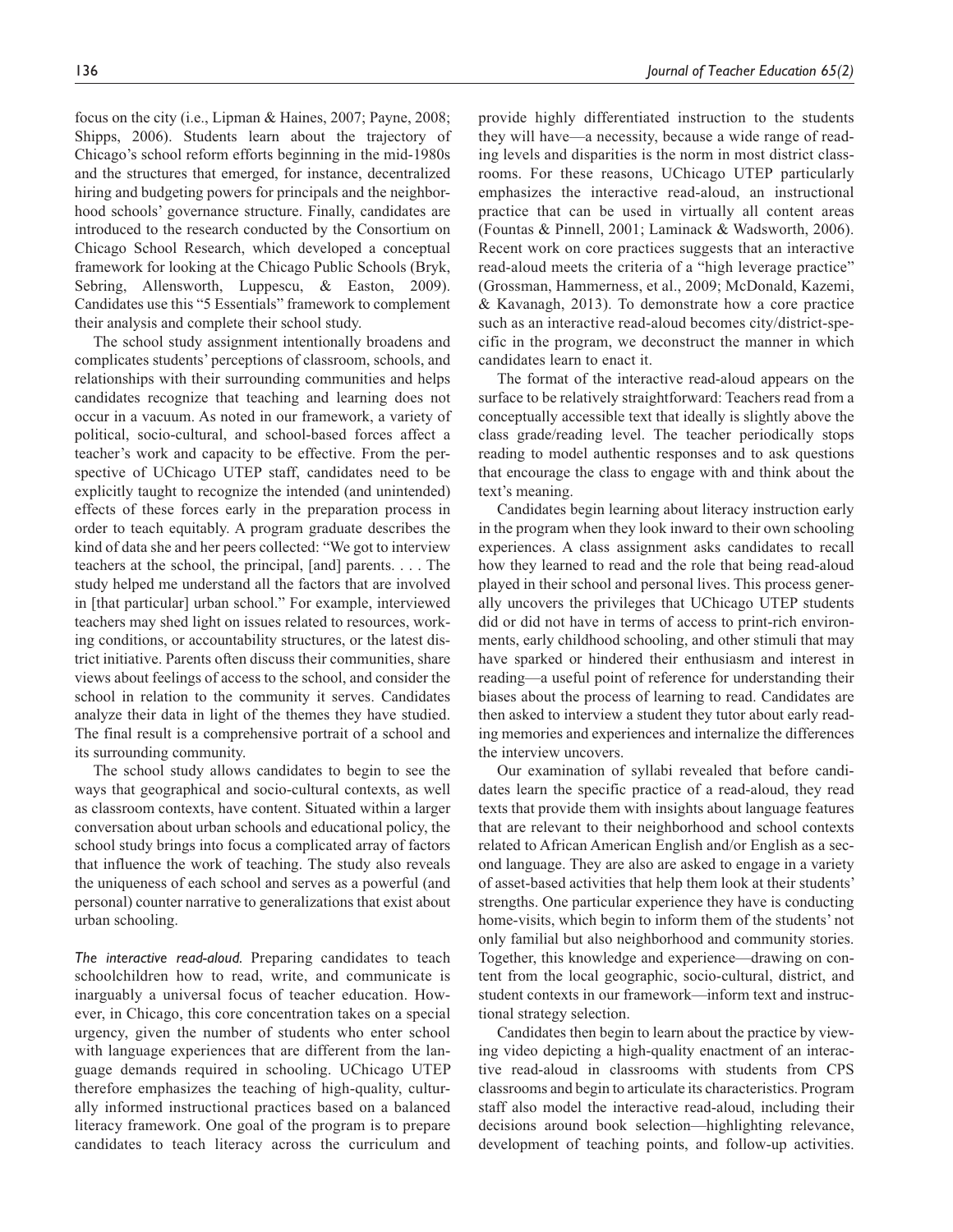During visits to classrooms, candidates are required to observe and document teachers reading to children and collect examples of student–teacher dialogue, with particular emphasis on questioning techniques. Attention to the universal practice of read-aloud is thereby coupled with understanding specific classroom conditions.

Classroom observation is followed by formal instruction. Our review of the literacy methods syllabi revealed that candidates learn about the history of reading curriculum shifts in the district, as well as the mechanics of leading an effective interactive read-aloud. Candidates then prepare to conduct an interactive read-aloud in the classroom where they are assigned to work during the year. Once the course instructor approves the lesson plan, candidates develop a detailed script for a lesson. They rehearse with their cohort and incorporate suggestions for improving the lesson with their specific students in mind. Candidates working with second language learners, for example, are taught to emphasize opportunities to engage in discussion and discourse to support oral language development. As a final course assessment, candidates plan and create two follow-up read-aloud lessons that incorporate children's learning as well as the feedback obtained during the first cycle. Candidates then revisit their read-aloud lesson series during their second year in the program when, as residents in a new district classroom, they develop a 3-week literacy unit tailored to account for the interests, experiences, strengths, and needs of the children in front of them, and assume responsibility for instruction.

Classroom observations of graduates of UChicago UTEP suggest that this high leverage practice of the interactive read-aloud remains a mainstay of their classroom teaching (Tamir & Hammerness, in press). Although only a small number of graduates were observed for this study, we saw each graduate enacting the read-aloud in their classroom in ways that reflected attention to questioning, paraphrasing, and helping students with specific questions around vocabulary or concepts; more than half referred to this learning experience in their interviews. One graduate explained that she had found the interactive read-aloud such a useful strategy that she had adopted some aspects of it to help her work with another subject area:

I was taught [how]to work with kids at their level, so you're hitting specific skills for each group, and so I feel like that's a really good way to teach reading and to make sure that what you're doing is pertinent to other kids, so I decided to try to use that to figure out how to teach math.

This meticulous process of teaching a central literacy instructional practice draws intentional lines between student, context, and practice in a way that informs candidates' pedagogy more broadly and serves as an important example of how the UTEP blends the imperative to teach content and context. Indeed, it also demonstrates a powerful approach to teaching a core practice—the interactive read-aloud—while attending to the nuances and unique nature of a particular setting.

### **Implications and Conclusion**

The demands associated with working in urban schools continue to be more challenging than ever before. In response, a growing number of programs—university-based, alternative, and residency—are trying to find models to prepare teachers for urban school settings. For this reason, we need to push for new understandings about how teacher education defines for itself and for aspiring teachers *what* kinds of knowledge must be attended to and *how* such knowledge can be experienced, such that specifics of those urban settings are addressed (Bowman & Gottesman, 2013; McDonald et al., 2013). As the rich conversations around practice-based teacher education suggest, however, important questions persist. These center in particular on how teacher educators can help new teachers learn about teaching practices, while still attending to foundational knowledge not only about teaching and learning but also about culture and place (Bowman & Gottesman, 2013; see also Zeichner, 2012).

We deconstruct the UChicago UTEP to demonstrate how it defines and attends to layers of contextual knowledge that it deems important for teachers to know—in relationship to learning specific practices of teaching. UChicago UTEP's attention to the *particulars* of its local surroundings begins to illuminate how a teacher education might move beyond a focus on generic notions of urban teacher preparation and begin to engage its aspiring teachers in the content of the specific context. Through this research, we demonstrate how "context" extends well beyond one's immediate physical surroundings or "setting" and in so doing, we illustrate how a simple understanding of context can be expanded to include the state and federal policy context, the neighborhood, the district, and the urban public school classroom writ large.

This more robust understanding of context serves another purpose: to unpack the "urban" in urban teacher education, and thereby demonstrates how knowledge about specific features of the classroom, school, community, district, and federal contexts all influence teaching and learning at the classroom level. Such a focus, coupled with an emphasis on high-quality instructional practices, creates a "context-specific" design for localized and nuanced teacher preparation—quite different in focus even from programs that prepare teachers for specific types of schools or school sectors. Analysis of program documents, assignments, and syllabi points to multiple entry points for candidates to grapple with various aspects of the Chicago context. Our analysis shows how UChicago UTEP helps its candidates adjust and shape pedagogies that are otherwise deemed generic or universal to the specifics of Chicago's milieu.

As we examined key aspects comprising the setting of this district's context addressed by the program, our research led to the development of a framework that articulates the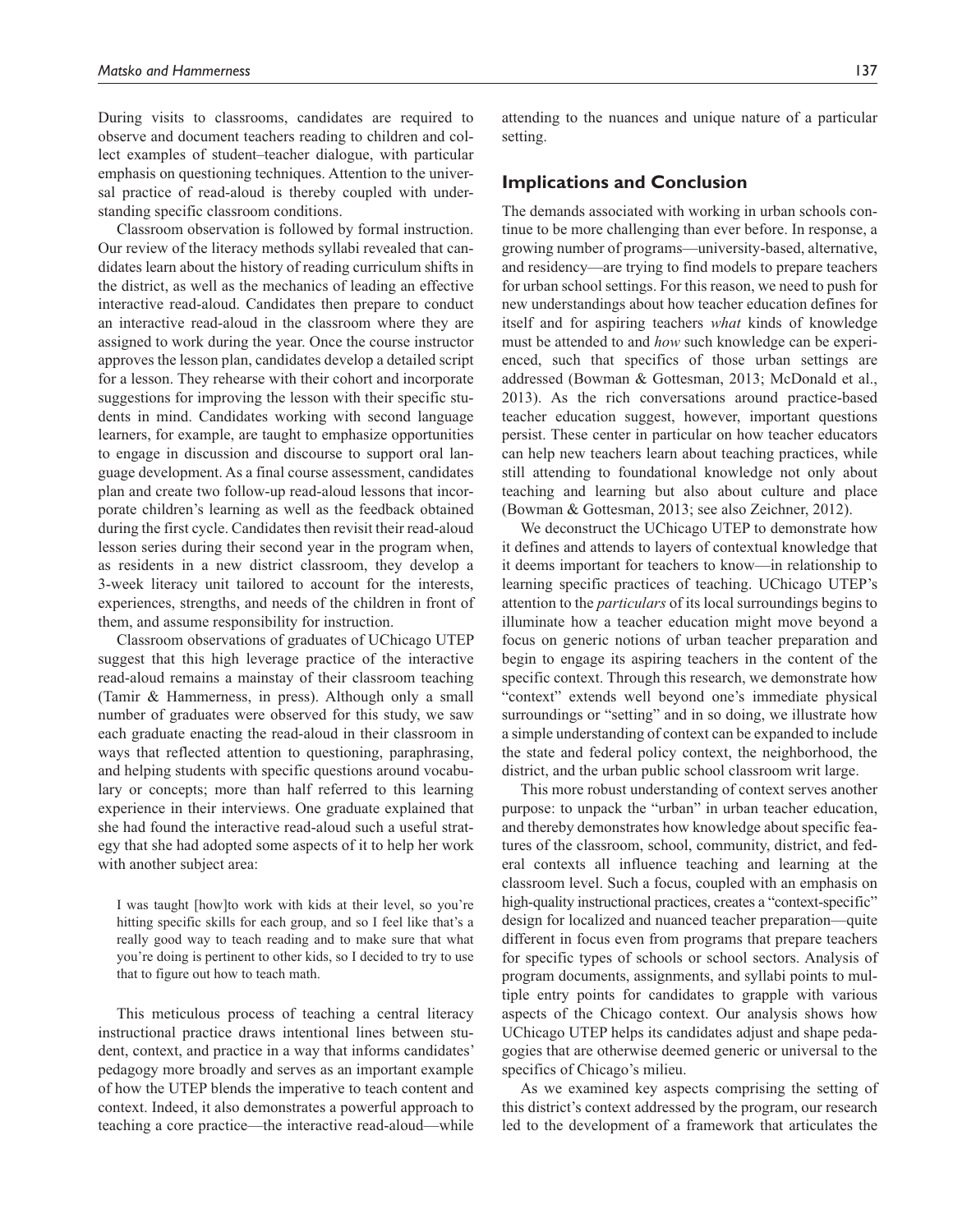features of context-specific preparation that matter for new teachers preparing to enter the workforce in this district. The framework we offer, which is anchored in the research of multicultural education, begins to identify the broad array of factors that comprise context and hold important knowledge for new teachers. Opportunities to learn about these aspects of context may help deter candidates from forming simplistic generalizations about districts, cities, or geographic regions, and enable them to move beyond cultural stereotypes and dig into the nuances of local schools and classrooms that at the end of the day will inform their teaching. UChicago UTEP faculty note that their work is continually "in progress" as they work to stay current and responsive to neighborhood and district level shifts—changes to the teacher evaluation system, key curricula, or demographics, as examples. As the context changes, so does the program's attention to what matters. In this manner, we begin to see that UChicago UTEP's context-specific approach to teacher preparation offers a pathway toward learning to be an effective teacher in Chicago—a far more nuanced approach for becoming an *urban* schoolteacher.

The framework that characterizes the program's approach to teacher preparation may be a useful tool for other programs that intend to prepare teachers for particular settings. Although this particular analysis is focused on the program's targeted preparation for Chicago's urban context, the framework could readily be applied to other urban cities across the country to help teacher educators and candidates identify the salient features (e.g. Hammerness & Axelrod, 2013). We can envision how the framework might also apply to a rural or suburban school setting in a particular geographic locale, by drawing on the content in that particular context. Furthermore, in the Choosing to Teach study, we have elaborated how context-specific preparation looks when focused on a parochial school system rather than the urban public one depicted in this analysis. However, in the other programs we studied, other important contextual features such as school sector and faith community (Catholic or Jewish) became more salient while the layers such as district and state context (that were critical in this analysis) were less relevant.

At the same time, our findings could raise new questions and possible limitations about the very notion of contextspecific preparation. For instance, some scholars might wonder whether targeted and localized preparation has some drawbacks. Given that teachers often do not remain in the same school—particularly in urban districts (Ingersoll, 2001; Lankford, Loeb, & Wykcoff, 2002)—would teachers prepared with local specificity be less successful if they move to a different city? Others might say that characteristics of good teaching—careful observation, reflection, and thoughtful instructional decision making, to name a few—will carry over regardless of where they occur. However, we argue that the benefits of a context-specific approach outweigh these or other potential objections. While it is true that teachers may learn how to enact a universal practice such as the interactive

read-aloud without regard to setting, through a contextspecific approach, aspiring teachers are also learning what it means to use knowledge about the environment affecting the child to tailor instruction—an important teaching tool for any setting. Our contention is that a context-specific approach to teacher preparation may better enable new teachers to access knowledge about a broad spectrum of context, which in the long term will sharpen and fine tune their teaching. Furthermore, evidence is emerging that teachers prepared for particular contexts have higher retention rates (Freedman & Appleman, 2009; Quartz et al., 2004; Quartz et al., 2008; see also Tamir, 2009, 2013a, 2013b). It may be that such preparation enables teachers to more successfully navigate their contexts (and know how to learn about them) supporting them in their work and careers.

The field of teacher education is undergoing a new directional shift that calls on teacher educators to reframe the ways that they teach practice, as well as re-designing programs that continue to advance agendas around equity and social justice (McDonald et al., 2013). Examining how teacher preparation programs can accomplish the goals of teaching in ways that are grounded in practice but also manage to sustain a focus on the context of teaching is critical. An approach that values the content embedded within context may help teachers enact the kind of teaching practices that may matter the most in teaching—understand their students better; develop stronger working relationships with colleagues, parents, and students; learn how to navigate public schools effectively; and ultimately, teach in more powerful and equitable ways.

# **Appendix A**

# *Program Graduate Interview protocol*

Decisions to teach

- 1. Why is teaching important to you?
- 2. Tell me about your decision to teach.
	- a. How did you arrive at this choice?
	- b. Have you ever considered other career directions, aside from teaching?
- 3. Is there something about your personal beliefs or values that influenced your decision to teach in urban public/urban Catholic/Jewish day schools?
- 4. Is there something about your religious beliefs that influenced your decision to teach?
- 5. a. Catholic teachers: Did your being Catholic influence you in any way?
	- b. Jewish teachers: Did your being Jewish influence you in anyway?
	- c. Urban public teachers and ALL: Did anything else influence you [draw on answer to Q1]

Possible Probes: childhood, childhood environment, own schooling, family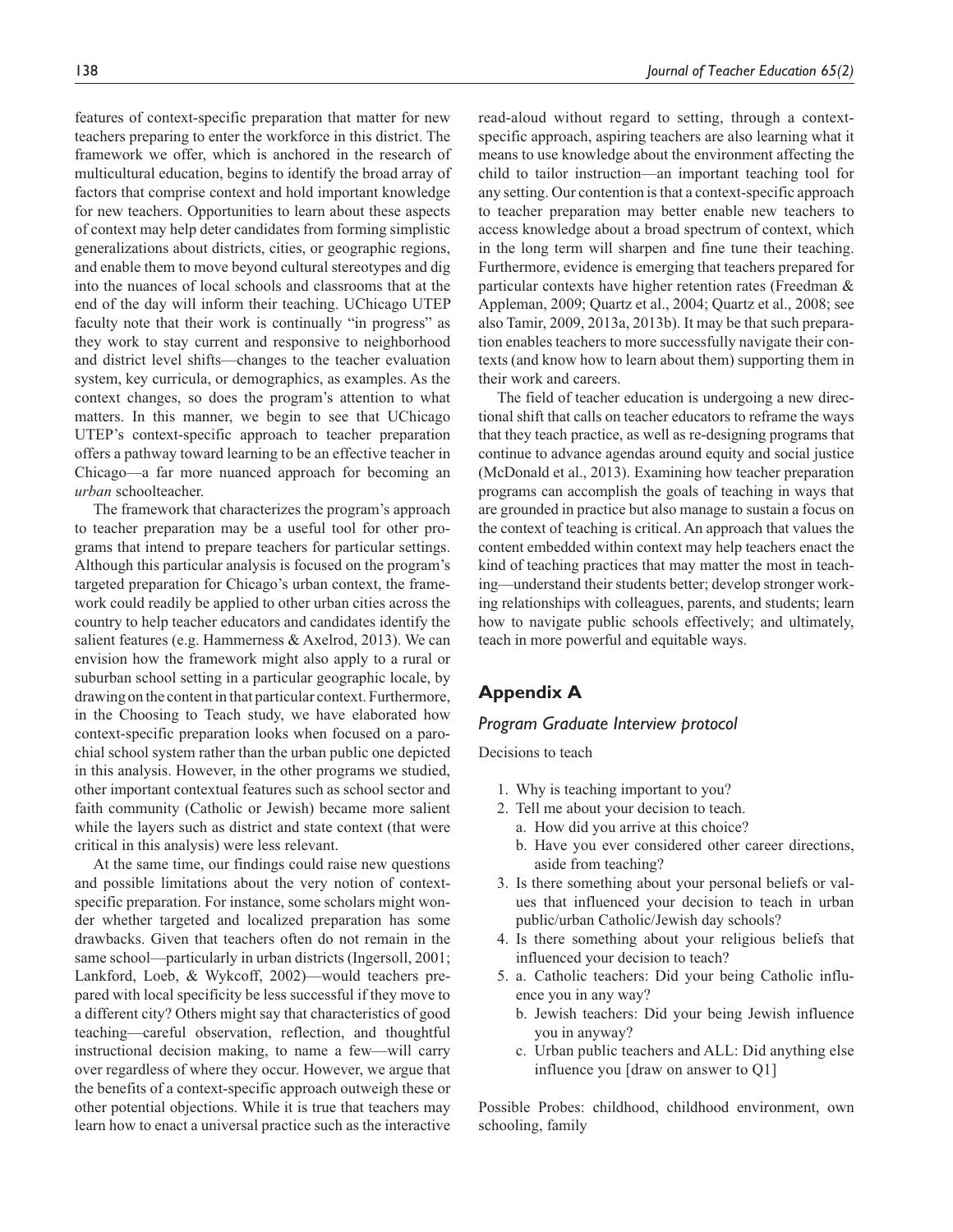- 6. What did you hope to achieve by becoming a teacher?
- 7. What do you now hope to achieve by becoming a teacher?
- 8. How long do you think you'll stay in teaching?

Decisions to teach in Catholic, Jewish, and public urban schools

- 1. Tell me about your decision to teach in a Catholic/ Jewish/Urban school.
- 2. Can you see yourself teaching in another kind of school? Please explain.

#### Teaching practice

- 1. What is your image of good teaching?
- 2. If I were to observe you in your classroom, what would I see you doing that fits your image of good teaching?
- 3. How does being a teacher fit with how you see yourself as a person?
	- a. Catholic teachers: How does being a teacher fit with your being Catholic?
	- b. Jewish teachers: How does being a teacher fit with your being Jewish?
	- c. Urban teachers: How does being a teacher fit with your commitments to social justice?

#### Teacher education

- 1. Did/Does your teacher education program have an image of good teaching in a Jewish day school/Catholic school/Urban school?
	- a. How would you describe that image?
	- b. How did you learn about that image in your program?
- 2. How does that image fit with your own vision of good teaching?
- 3. In what specific ways has the program influenced your classroom teaching?
- 4. In what specific ways has the program influenced your interactions with your students?
- 5. In what specific ways has the program influenced your interactions with the teachers in your school? a. Who are your important colleagues?
- 6. In what specific ways has the program influenced your views of your students' parents and the community in which you teach?
- 7. In what ways has the program influenced your definition of yourself (or how you see yourself) as a teacher?
	- a. Can you be specific?
- 8. Jewish teachers: In what ways has the program influenced your sense of yourself as Jew? Catholic teachers: In what ways has the program influenced your sense of yourself as a Catholic? Urban teachers: In what ways has the program influenced your sense of

yourself as someone teaching as a means of achieving social justice?

- 9. Did/Does the program's philosophy or mission fit with your own values and beliefs? In what ways? Are there ways in which it doesn't fit?
	- a. Jewish teachers: Did/Does the program's stance toward Judaism fit your own view of Judaism? In what ways does it fit? Are there ways in which it doesn't?
	- b. Catholic teachers: Did/Does the program's stance toward Catholicism fit your own view of Catholicism? In what ways does it fit? Are there ways in which it doesn't?
	- c. Urban teachers: Did/does the program stance toward social justice fit your own views?

#### School contexts

- 1. What is the image of good elementary school teaching promoted by your school?
	- a. How do you know?
- 2. In what ways does your school enable you to teach that way?
- 3. Does the school's image of good teaching fit with your image of good teaching?
- 4. Does the school's philosophy or mission fit with your own values or beliefs? How does the fit or lack of fit affect you?
	- a. Jewish teachers: Does the school's image of Judaism fit with yours? In what ways does the fit or lack of fit affect you as a Jew?
	- b. Catholic teachers: Does the school's image of Catholicism fit with yours? In what ways does the fit or lack of fit affect you as a Catholic?
	- c. Urban teachers: Does the school's image (the school you are currently placed in) of appropriate urban education fit with yours? How does the fit or lack of fit affect you?
- 5. Is there anything else you'd like to tell me or any questions I can answer for you?

# **Appendix B**

# *Program Directors and Core Faculty Interview Protocol*

Vision of good teaching

- 1. We're interested in understanding better the kind of teaching you are trying to foster.
	- a. Who on your staff can best articulate this vision of good teaching?
	- b. Is there something in writing that describes this kind of teaching?
- c. Where in the program do students encounter this vision of good teaching? How do you help students get inside this vision of good teaching?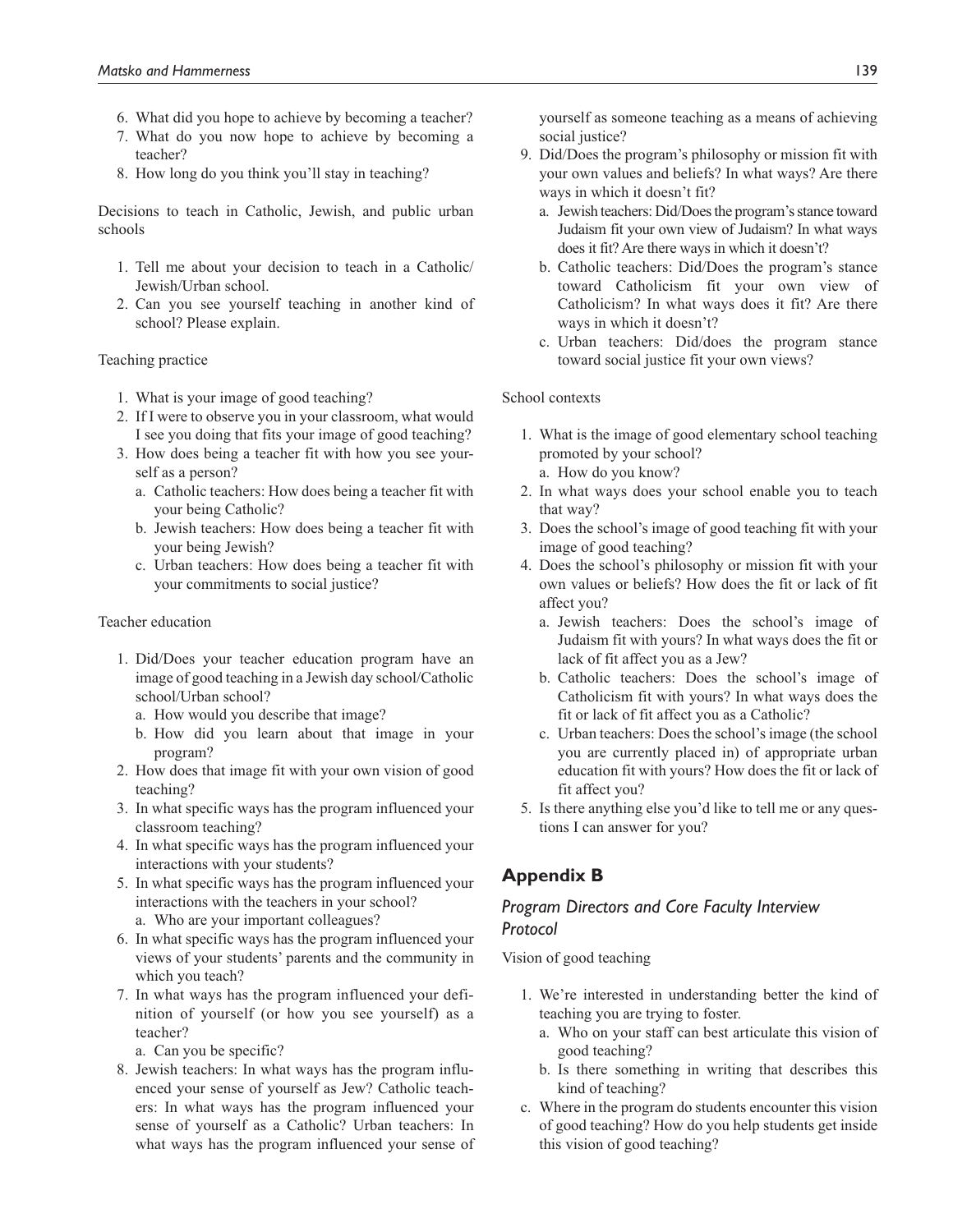- Where if at all do students see this kind of teaching practiced?
- Where do they work the knowledge and skills to teach in this way?

How do you assess their learning?

2. Who else should we talk to about the program's vision of good teaching, where students learn about it and where they learn to enact it?

#### Context

- 3. In part, this is a study of "context-specific" teacher education.
- So one thing we would like to know is how UChicago UTEP/DeLeT/ACE defines the school context it is preparing students to teach in?
- 4. Where in the program do students learn about this context?
- 5. Are there specific courses or seminars where this is focal?

Where do teachers learn . . .

- a. About the students?
- b. About their families? their communities?
- c. About teaching in this kind of school?
- d. About the challenges of teaching in this kind of school?
- 6. Who is the best person to talk about how the field placements (including internship) work and contribute to this goal?
- 7. For ACE and UChicago UTEP program directors— Where in the program (or how?) do you work on the challenge of majority teachers teaching poor, minority students?
- 8. Whom should we talk to about this matter of preparing students to teach in urban public/urban Catholic/Jewish elementary schools? what it means, what students need to learn, what the challenges are, and so on?

#### Identity

- 9. We are also interested in how programs help students form their identity as teachers or as teachers in urban schools?
	- a. If we wanted to learn more about this issue of program impact on teachers' identity, who would we talk to? What aspects of the program should we study?

Career aspirations

- 10. What does the program expect its graduates to do? In other words, what career aspirations do you have for your graduates?
- 11. Where do students learn about what the program wants them to do or hopes they will do when they finish the program?
- 12. Where would you like to see your graduates in 5 years? Beyond that?

# **Appendix C**

# *Focus Group Questions*

Ideal Teacher

- 1. What is your image of an "ideal Program graduate"?
- 2. If you think about a 10 year time span, can you describe two possible career trajectories that would fit your program's image of an ideal graduate's career?

### Ideal Teaching

3. How would you describe the kind of teaching your program is trying to help graduates learn?

In other words, would you say your program has a *particular vision* of good teaching?

- *Probe if we hear different visions*: It sounds like we are hearing some different visions of good teaching. Would you say that the program doesn't necessarily have one vision of good teaching but that there are many visions of what good teaching is in the program?
- *Follow-up probe if we hear the same visions*: Are there some minority views or different views here?
- 4. Is this a vision of good teaching for any context or good teaching in an urban environment?

Context-Specific Preparation

- 5. I know that UChicago UTEP is preparing teachers for urban public schools. What are some of the most important things you want your students to know about that context?
- 6. Where are the most important places in the program where students learn about that context and about teaching there?
- 7. What makes this "urban" teacher preparation?

#### Leadership/School Change

8. UChicago UTEP is up-front about wanting to change public schools. What role do you see your graduates playing in school change?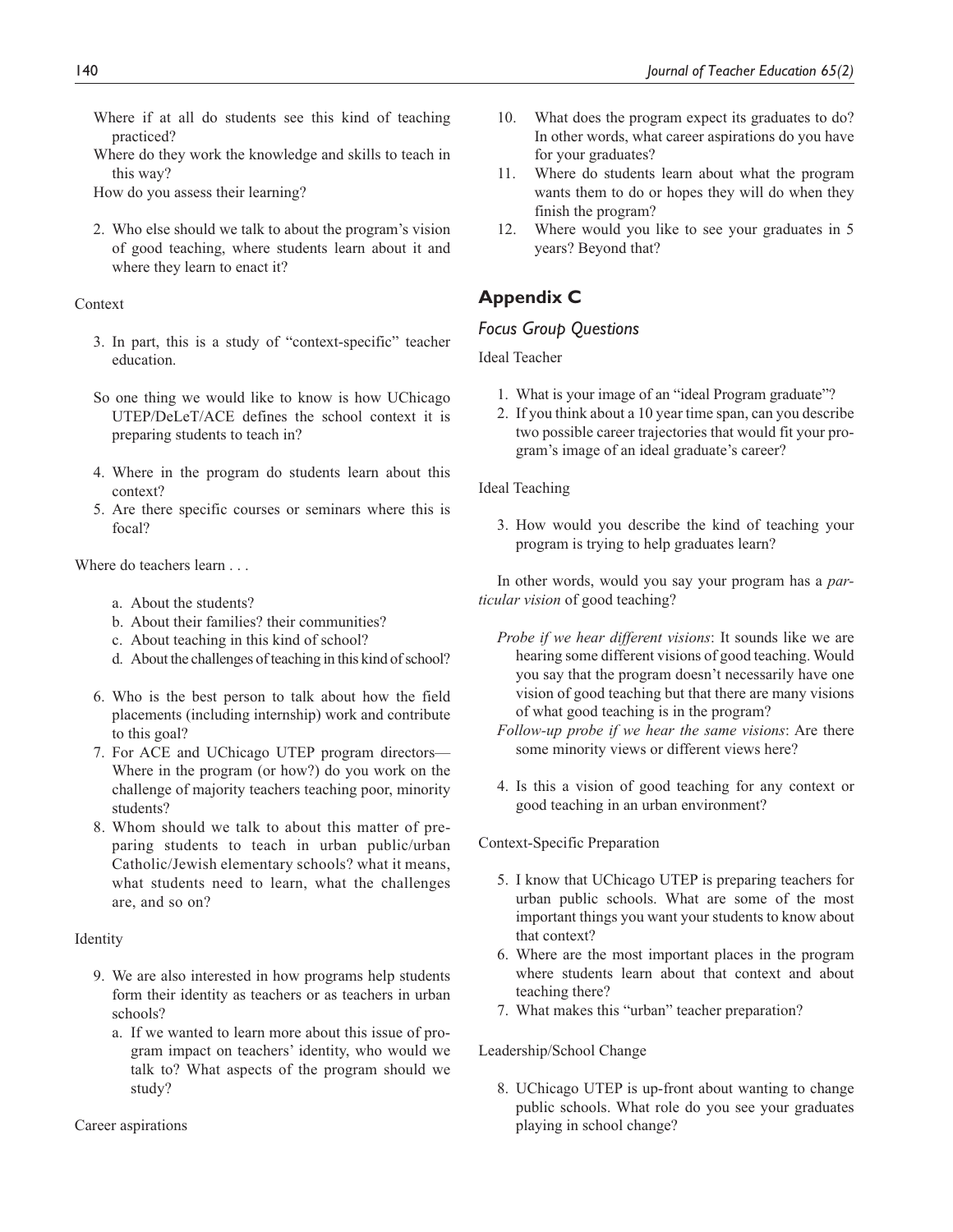- 9. Does UChicago UTEP use any particular criteria to choose schools for its student internships and graduate placements?
- 10. Does UChicago UTEP prepare teachers to work in schools as they ought to be or as they are?
- 11. [if leadership hasn't come up] What kind of leadership roles do you see your graduates playing?
- *Probe*: [refer to career trajectories] Usually we don't think about newer teachers being leaders. How does your program feel about them taking on that role; and how do you feel about the benefits and challenges of that work?

#### Professionalism

- 12. In the past several decades there has been a push to professionalize teaching by policy makers and teacher educators who were calling to establish more rigorous standards and expectations that would help define the professional practice of teaching. In what ways is your program responding to these calls?
- *Probe*: Do you use the language of professionalism? What does it mean in this context?

#### Key Program Ideas.

13. Another challenge most teacher education programs face is limited time. Given this constraint, what are the things you *most* want to make sure your students learn?

#### **Acknowledgments**

We gratefully acknowledge the collaborative and fruitful feedback of Sharon Feiman-Nemser, Bethamie Horowitz, and Eran Tamir, our colleagues in this study of context-specific teacher education, as well as the staff of UChicago UTEP. We also thank Carolyn Saper for her editorial support.

#### **Authors' Note**

For more information about our project and related materials, please [refer to our website: http://www.brandeis.edu/mandel/research/](http://www.brandeis.edu/mandel/research/choosing/index.html) choosing/index.html. Our upcoming book, tentatively titled, *Inspiring Teaching: Context Specific Teacher Preparation for the 21st Century*, will have additional data, models, and research instruments from all three programs noted in this article. An early draft of this article was presented at a symposium titled "New Teacher Induction and The Public Good: Sustaining Professional Commitments in Urban Schools" at the American Educational Research Association (AERA) 2011 Annual Meeting, New Orleans, Louisiana.

#### **Declaration of Conflicting Interests**

The author(s) declared the following potential conflicts of interest with respect to the research, authorship, and/or publication of this article: Kavita Kapadia Matsko is also a faculty member at the institution described in the study.

#### **Funding**

The author(s) disclosed receipt of the following financial support for the research, authorship, and/or publication of this article: The research reported in this article has been part of the Choosing to Teach Study, which was supported by a grant from the Mandel Center for Studies in Jewish Education at Brandeis University and the Institute for Educational Initiatives, University of Notre Dame.

#### **Notes**

- 1. For more information, including additional research papers related to this research, please see the project website: http:// www.brandeis.edu/mandel/research/choosing/index.html, as well as the upcoming book, tentatively titled *Inspiring Teaching: Context-Specific Teacher Preparation for the 21st century* (Harvard Education Press).
- 2. The first author of this article is on faculty in the program examined in this article. Conducting research on a set of programs in which one of us serves as a faculty member can contribute to bias, and represents an acknowledged weakness in research on teacher education. While we cannot address all the possible bias that might emerge from such a relationship, in this study, we have taken several steps to address this concern, including ensuring that faculty members did not collect any data on their own program, or conduct interviews with their own graduates. For this article, the co-author and other members of the Choosing to Teach study were responsible for the data collection reported in this article.
- 3. In the upcoming book on this project, we elaborate the differences in the ways in which the other two programs treat context, revealing less emphasis on geographical contexts and more attention to the context of the school sector and the various communities (faith-based or other).
- 4. We note earlier in this manuscript that our larger study suggests that graduates from context-specific programs remain longer in teaching than their peers. It is worth acknowledging that in this program, candidate's incoming commitments to social justice may also amplify this positive outcome—and in the other programs, selection of candidates may also play a role in such outcomes.

#### **References**

- Acemoglu, D., & Robinson, J. (2012). *Why nations fail*. New York, NY: Crown.
- Allensworth, E., Ponisciak, S., & Mazzeo, C. (2009). *The schools teachers leave: Teacher mobility in Chicago public schools*. Chicago, IL: Consortium on Chicago School Research.
- Au, K. (1980). Participation structures in a reading lesson with Hawaiian children: Analysis of a culturally appropriate instructional event. *Anthropology & Education Quarterly*, *1*(2), 91-115.
- Ball, D. L., & Forzani, F. (2009). The work of teaching and the challenge for teacher education. *Journal of Teacher Education*, *60*(5), 497-511.
- Banks, J., Cochran-Smith, M., Moll, L., Richert, A., Zeichner, K., & LePage, P. with McDonald, M. (2005). Teaching diverse learners. In J. Branford, L. Darling-Hammond, P. LePage, K. Hammerness & H. Duffy (Eds.), *Preparing teachers for*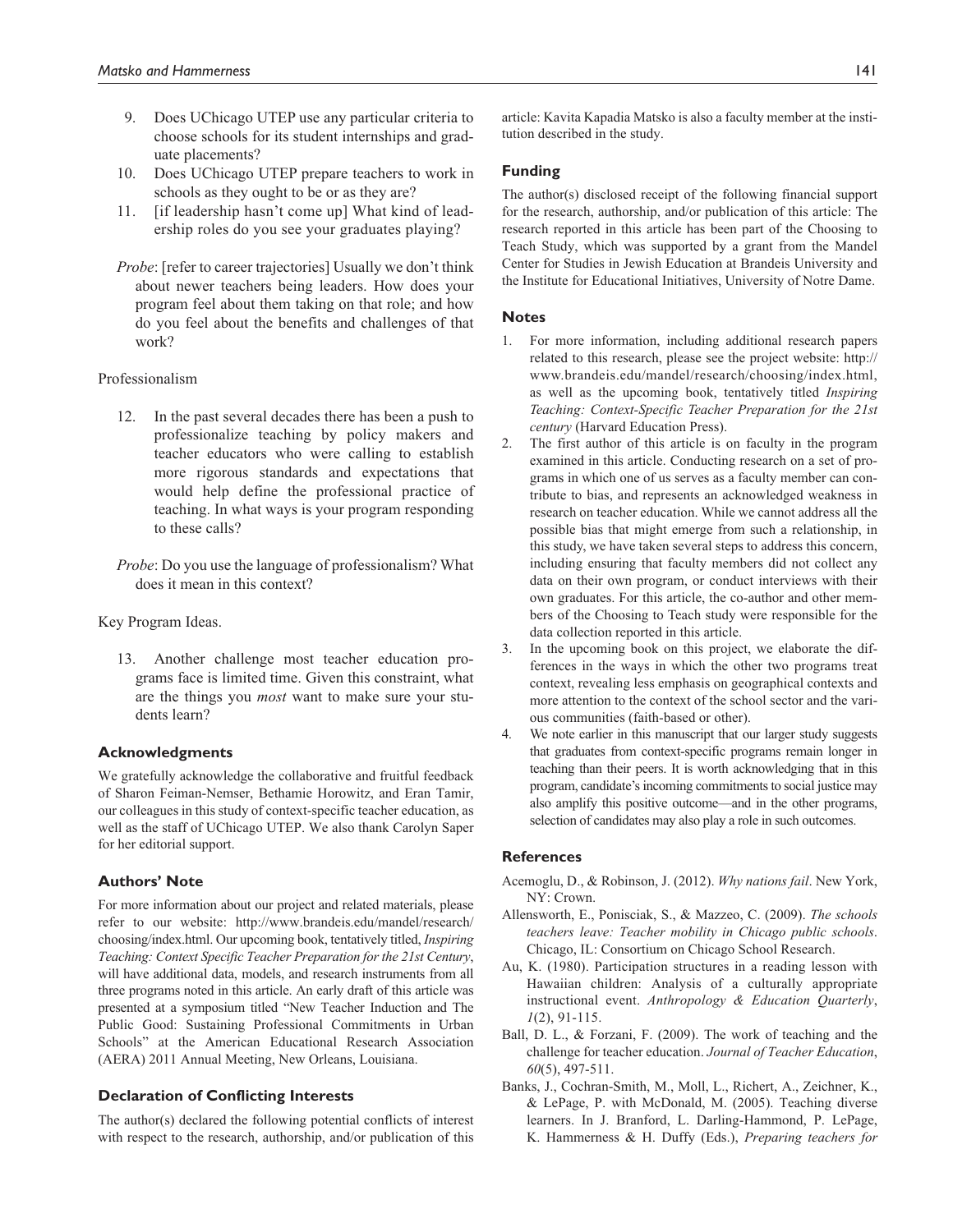*a changing world* (pp. 232-274). San Francisco, CA: Jossey-Bass.

- Berry, B., Montgomery, D., Curtis, R., Hernandez, M., Wurtzel, J., & Snyder, J. (2008). *Creating and sustaining urban teacher residencies: A new way to recruit, prepare, and retain effective teachers in high-needs districts*. Washington, DC: The Aspen Institute and the Center for Teaching Quality. Retrieved from [http://www.ncate.org/LinkClick.aspx?fileticket=lNRkUmUx4](http://www.ncate.org/LinkClick.aspx?fileticket=lNRkUmUx4yU%3D&tabid=368) yU%3D&tabid=368
- Bowman, M., & Gottesman, I. (2013). Why practice-centered teacher education programs need social foundations. *Teachers College Record*. Available from http://www.tcrecord.org
- Boyle-Baise, M., & Sleeter, C. (2000). Community-based service learning for multicultural teacher education. *Educational Foundations*, *14*(2), 33-50.
- Bryk, A., Sebring, P. B., Allensworth, E., Luppescu, S., & Easton, J. Q. (2009). *Organizing schools for improvement: Lessons from Chicago*. Chicago, IL: University of Chicago Press.
- Buck, P., & Skilton-Sylvester, P. (2005). Preservice teachers enter urban communities: Coupling funds of knowledge research and critical pedagogy in teacher education. In N. Gonzalez, L. Moll, & C. Amanti (Eds.), *Funds of knowledge: Theorizing practices in households, communities, and classrooms* (pp. 213-232). Mahwah, NJ: Lawrence Erlbaum.
- Carter Andrews, D. J. (2009). The hardest thing to turn from: The effects of service learning on preparing urban educators. *Equity & Excellence in Education*, *42*(3), 272-293.
- Chou, V., & Tozer, S. (2008). What's urban got to do with it? Meanings of "urban" in urban teacher preparation and development. In F. P. Peterman (Ed.), *Partnering to prepare urban teachers: A call to activism* (pp. 1-20). New York: NY: Peter Lang Publishing.
- DeBlij, H. (2009). *Place matters*. New York, NY: Oxford University Press.
- Delpit, L. (1986). Skills and other dilemmas of a progressive black educator. *Harvard Educational Review*, *56*(4), 379-385.
- Delpit, L. (1988). The silenced dialogue: Power and pedagogy in educating other people's children. *Harvard Educational Review*, *58*(3), 280-298.
- Feiman-Nemser, S., Tamir, E., & Hammerness, K. (in press). *Inspiring teaching: Context-specific teacher preparation for the 21st century*. Harvard Education Press.
- Fotheringham, A. S., Brundson, C., & Charlton, M. (2002). *Geographically weighted regression: The analysis of spatially varying relationships*. West Sussex, UK: John Wiley.
- Fountas, I. C., & Pinnell, G. S. (2001). *Guiding readers and writers, Grades 3-6*. Portsmouth, NH: Heinemann.
- Frankenberg, E. (2009). The demographic context of urban schools. *Equity & Excellence in Education*, *42*(3), 255-271.
- Freedman, S. W., & Appleman, D. (2009). "In it for the long haul": How teacher education can contribute to teacher retention in high poverty urban schools. *Journal of Teacher Education*, *60*(3), 323-357.
- Gay, G. (2000). *Culturally responsive teaching: Theory, research and practice*. New York, NY: Teachers College Press.
- González, N., Moll, L. C., & Amanti, C. (Eds.). (2005). *Funds of knowledge: Theorizing practices in households, communities, and classrooms*. Mahwah, NJ: Lawrence Erlbaum.
- Grant, C., & Secada, W. (1990). Preparing teachers for diversity. In R. Houston, M. Haberman, & J. Sikula (Eds.), *Handbook of*

*research on teacher education* (pp. 403-422). New York, NY: MacMillan Reference Books.

- Grossman, P., Hammerness, K., & McDonald, M. (2009). Redefining teaching, reimagining teacher education. *Teachers and Teaching: Theory and Practice*, *15*(2), 273-289.
- Haberman, M. (1991). The pedagogy of poverty versus good teaching. *Phi Delta Kappan*, *73*(4), 290-294.
- Haberman, M. (1995a). The dimensions of excellence in programs preparing teachers for urban poverty schools. *Peabody Journal of Education*, *70*(2), 24-43.
- Haberman, M. (1995b). Selecting star teachers for children and youth in poverty. *Phi Delta Kappan*, *76*, 777-781.
- Haberman, M. (1996). Selecting and preparing culturally competent teachers for urban schools. In J. Sikula, T. Buttery, & E. Guyton (Eds.), *Handbook of research on teacher education* (2nd ed., pp. 747-760). New York, NY: MacMillan Reference Books.
- Haberman, M., & Post, L. (1998). Teachers for multicultural schools. *Theory Into Practice*, *37*(2), 97-104.
- Hammerness, K. & Axelrod, Y. (2013). *Context-specific teacher preparation for New York City: An exploration of the content of context. A report on the Second Year of the Bard Urban Teacher Residency Program*. Paper presented at the Annual Meeting of the American Educational Research Association, San Francisco, CA.
- Hammerness, K., & Matsko, K. (2010, April). *What's urban about urban teacher preparation? The case of UChicago UTEP*. Paper presented at the Annual Meeting of the American Educational Research Association, Boulder, CO.
- Hammerness, K., & Matsko, K. (2013). When context has content: A case study of new teacher induction in the University of Chicago's Urban Teacher Education Program. *Urban Education*, *48*(4), 557-584.
- Helfeldt, J., Capraro, R. M., Capraro, M. M., Foster, E. S., & Carter, N. (2009). An urban schools-university partnership that prepares and retains quality teachers for "high need" schools. *Teacher Educator*, *44*, 1-20.
- Hiskey, J. T., & Bowler, S. (2005). Local context and democratization in Mexico. *American Journal of Political Science*, *49*(1), 57-71.
- Hollins, E. (2012). *Learning to teach in urban schools: The transition from preparation to practice*. New York, NY: Teachers College Press.
- Ingersoll, R. M. (2001). Teacher turnover and teacher shortages: An organizational analysis. *American Educational Research Journal*, *38*(3), 499-534.
- Irvine, J. J. (1991). *Black students and school failure: Policies, practices, and prescriptions*. Westport, CT: Praeger.
- Irvine, J. J. (2003). *Educating teachers for diversity: Seeing with a cultural eye*. New York, NY: Teachers College Press.
- Kozol, J. (2005). *The shame of the nation*. New York, NY: Crown.
- Krugman, P. R. (1991). *Geography and trade*. Cambridge, MA: MIT Press.
- Labaree, D. (2000). No exit: Public education as an inescapably public good. In L. Cuban & D. Shipps (Eds.), *Reconstructing the common good in education: Coping with intractable American dilemmas* (pp. 110-129). Palo Alto, CA: Stanford University Press.
- Ladson-Billings, G. (1994). *The dreamkeepers: Successful teachers of African-American children*. San Francisco, CA: Jossey Bass.
- Ladson-Billings, G. (1995). Multicultural teacher education: Research, practice, and policy. In J. Banks & C. M. Banks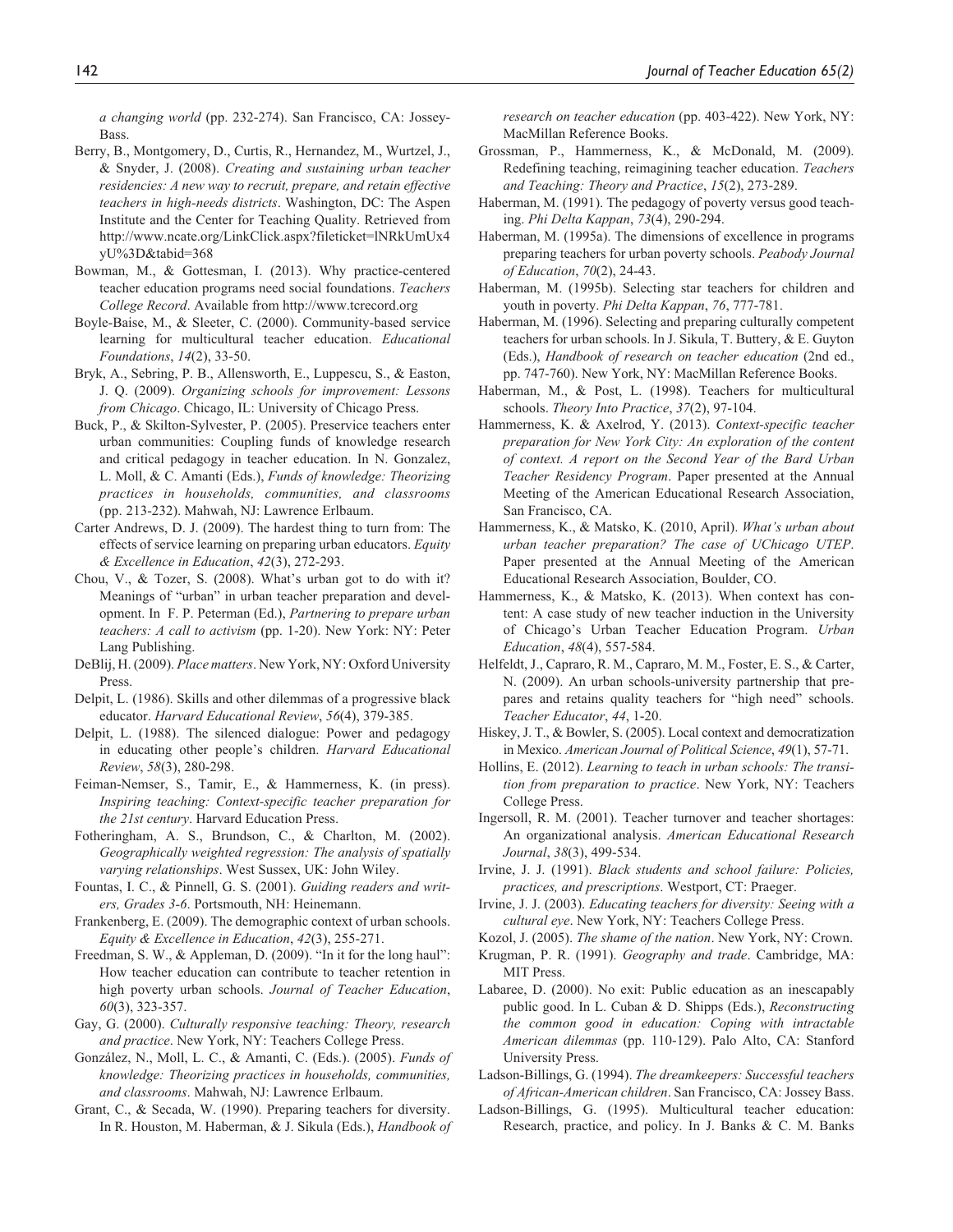(Eds.), *Handbook of research on multicultural education* (pp. 747-759). New York, NY: Simon & Schuster.

- Ladson-Billings, G. (2001). *Crossing over to Canaan: The journey of new teachers in diverse classrooms*. San Francisco, CA: Jossey Bass.
- Laminack, L., & Wadsworth, R. (2006).*Reading aloud across the curriculum: How to build bridges in language arts, math, science, and social studies*. Porthsmouth, NH: Heinemann.
- Lankford, H., Loeb, S., & Wykcoff, J. (2002). Teacher sorting and the plight of urban schools: A descriptive analysis. *Educational Evaluation and Policy Analysis*, *24*(1), 37-62.
- Lee, C. (1995). A culturally based cognitive apprenticeship: Teaching African-American high school students skills of literacy interpretation. *Reading Research Quarterly*, *30*(4), 608-630.
- Lee, C. (2007). *The role of culture in academic literacies: Conducting our blooming in the midst of the whirlwind*. New York, NY: Teachers College Press.
- Lipman, P., & Haines, N. (2007). From education accountability to privatization and African American exclusion Chicago's Renaissance 2010. *Educational Policy*, *21*(3), 471-502.
- Lukas, J. (1986). *Common ground: A turbulent decade in the lives of three American families*. New York, NY: Vintage.
- McAllister, G., & Irvine, J. J. (2000). Cultural competency and multicultural teacher education. *Review of Educational Research*, *70*(1), 3-24.
- McDonald, M., Kazemi, E., & Kavanagh, S. S. (2013). Core practices and pedagogies of teacher education: A call for a common language and collective activity. *Journal of Teacher Education*, *64*(5), 378-386.
- McDonald, M., Tyson, K., Brayko, K., Bowman, M., Delport, J., & Shimomura, F. (2011). Innovation and impact in teacher education: Community-based organizations as field placements for preservice teachers. *Teachers College Record*, *113*(8), 1-16.
- McLafferty, S. L. (2003). GIS and health care. *Annual Review of Public Health*, *24*, 25-42.
- Milner, H. R. (2003). Teacher reflection and race in cultural contexts: History, meaning, and methods in teaching. *Theory Into Practice*, *42*(3), 173-180.
- Milner, H. R. (2011). But good intentions are not enough: Doing what's necessary to teach for diversity. In J. Landsman & C. W. Lewis (Eds.), *White teachers/Diverse classrooms: Creating inclusive schools, building on students' diversity, and providing true educational equity* (2nd ed., pp. 56-73). New York, NY: Stylus Publishing.
- Moll, L. C., Amanti, C., Neff, D., & González, N. (1992). Funds of knowledge for teaching: Using a qualitative approach to combine homes and classrooms. *Theory Into Practice*, *31*(1), 132-141.
- National Council for Accreditation of Teacher Education. (2010, November). *Transforming teacher education through clinical practice: A national strategy to prepare effective teachers*. Washington, DC: Blue Ribbon Panel on Clinical Preparation and Partnerships for Improved Student Learning.
- Nieto, S. (2000). *Affirming diversity: The sociopolitical context of multicultural education*. New York, NY: Longman.
- Oakes, J., Franke, M. L., Quartz, K. H., & Rogers, J. (2002). Research for high quality urban teaching: Defining it, developing it, and assessing it. *Journal of Teacher Education*, *53*(3), 228-234.
- Park, R. E., Burgess, E. W., McKenzie, R. D., & Wirth, L. (1925). *The city*. Chicago, IL: University of Chicago Press.
- Pattillo-McCoy, M. (1999). *Black picket fences: privilege and peril among the Black Middle Class*. Chicago, IL: The University of Chicago Press.
- Payne, C. (2008). *So much reform, so little change: The persistence of failure in urban schools*. Cambridge, MA: Harvard Education Publishing Group.
- Perry, T., Claude, S., & Asa, H. III. (2003). *Young, gifted and Black*. Boston, MA: Guiding light Press.
- Perry, T., Steele, C., & Hilliard, A. G. (2003). *Young, gifted, and Black: Promoting high achievement among African-American students*. Boston, MA: Beacon Press.
- Quartz, K. H., Lyons, K. B., Masyn, K., Olsen, B., Anderson, L., Thomas, A., & Horng, E. (2004). *Urban teacher retention policy: A research brief*. Los Angeles, CA: UCLA's Institute for Democracy. Education, and Access (IDEA). Retrieved from http://escholarship.org/uc/item/1mw9h5m1
- Quartz, K. H., Thomas, A., Anderson, L., Masyn, K., Barraza, K. L., & Olsen, B. (2008). Careers in motion: A longitudinal retention study of role changing among early career urban educators. *Teachers College Record*, *110*, 218-250.
- Rankin, B. (2009). *Chicago boundaries: A taxonomy of transitions*[. Retrieved from http://www.radicalcartography.net/index.](http://www.radicalcartography.net/index.html?chicagodots) html?chicagodots
- Ravitch, D. (2000). *Left back: A century of failed school reforms*. New York, NY: Simon & Schuster.
- Robinson, J. A. (2005). *Education as my agenda: Gertrude Williams, race, and the Baltimore public schools*. New York, NY: Palgrave Macmillan.
- Rose, M. (1995). *"Baltimore, Maryland" from possible lives: The promise of public education in America*. New York, NY: Houghton Mifflin Company.
- Schultz, K., Jones-Walker, C. E., & Chikkatur, A. (2008). Listening to students, negotiating beliefs: Preparing teachers for urban classrooms. *Curriculum Inquiry*, *38*(2), 155-187.
- Shin, M. (2001). The politicization of place in Italy. *Political Geography*, *20*, 331-352.
- Shipps, D. (2006). *School reform, corporate style: Chicago, 1880– 2000*. Lawrence, KN: University Press.
- Sleeter, C. (2008). Preparing white teachers for diverse students. In M. Cochran-Smith, S. Feiman-Nemser, D. J. McIntyre, & K. Demers (Eds.), *Handbook of research on teacher education* (3rd ed., pp. 559-582). New York, NY: Routledge.
- Sleeter, C., & Cornbleth, C. (2011). *Teaching with Vision: Culturally responsive teaching in the standards-based classroom*. New York: Teachers College Press.
- Solomon, J. (2009). The Boston Teacher Residency: District based teacher education. *Journal of Teacher Education*, *60*(5), 478-488.
- Tamir, E. (2009). Choosing to teach in urban schools among graduates of elite colleges. *Urban Education*, *44*(5), 522-544.
- Tamir, E. (2013a). Choosing teacher as a career in urban public, Catholic and Jewish schools by graduates of elite colleges. *Journal of Educational Change*. Advance online publication. [doi:10.1007/s10833-013-9222-9. Retrieved from http://link.](http://link.springer.com.resources.library.brandeis.edu/article/10.1007/s10833-013-9222-9) springer.com.resources.library.brandeis.edu/article/10.1007/ s10833-013-9222-9
- Tamir, E. (2013b). What keeps teachers in and what drives them out: How urban public, urban Catholic, and Jewish day schools